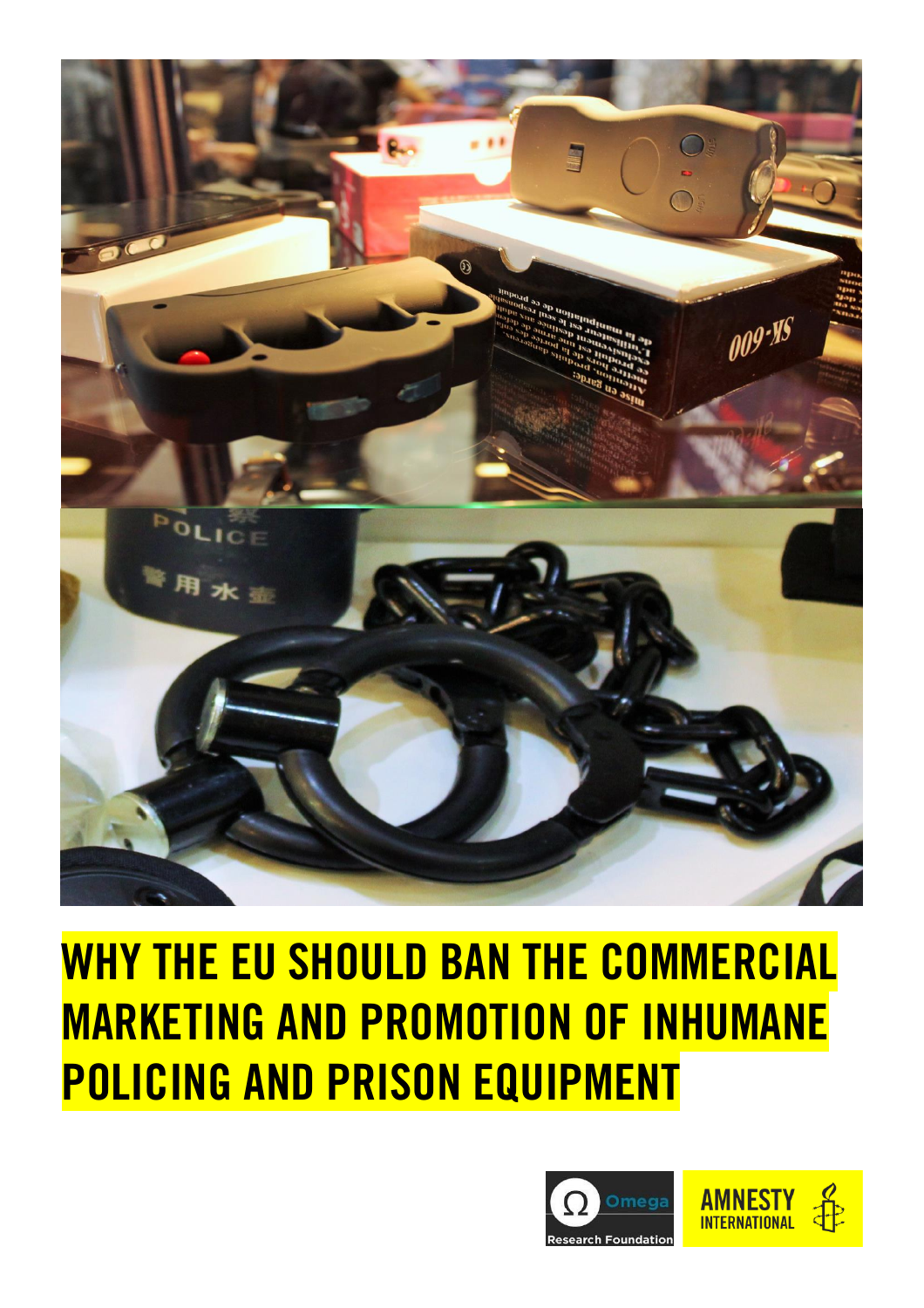**Amnesty International is a global movement of more than 7 million supporters, members and activists in more than 150 countries and territories who campaign to end grave abuses of human rights.**

**Our vision is for every person to enjoy all the rights enshrined in the Universal Declaration of Human Rights and other international human rights standards.**

**We are independent of any government, political ideology, economic interest or religion and are funded mainly by our membership and public donations.**

**The Omega Research Foundation (Omega) is an independent UKbased research organisation.**

**© Amnesty International 2016**

**Except where otherwise noted, content in this document is licensed under a Creative Commons (attribution, non-commercial, no derivatives, international 4.0) licence.**

**<https://creativecommons.org/licenses/by-nc-nd/4.0/legalcode>**

**For more information please visit the permissions page on our website: [www.amnesty.org](http://www.amnesty.org/)**

**Where material is attributed to a copyright owner other than Amnesty International this material is not subject to the Creative Commons licence.**

**First published in 2016 by Amnesty International Ltd Peter Benenson House, 1 Easton Street London WC1X 0DW, UK**

**Index: EUR 01/3636/2016 Original language: English**



*Cover photos: (Top) Photograph of Le Protecteur-Scorpion-ATAM "American electric shock knuckler" displayed on Le Protecteur stand, Milipol 2015 © Robin Ballantyne/Omega Research Foundation. Amnesty International and Omega believe there is an inherent risk that the use of this device could result in cruel, inhuman or degrading treatment or punishment and that it should not be used in law enforcement. (Bottom) Weighted leg irons displayed at China Garments Co. Ltd stall, Milipol 2015 © Robin Ballantyne/Omega. Council Regulation (EC) No 1236/2005 prohibits the import and export of "Bar fetters, weighted leg restraints and gang chains comprising bar fetters or weighted leg restraints."*



# **amnesty.org**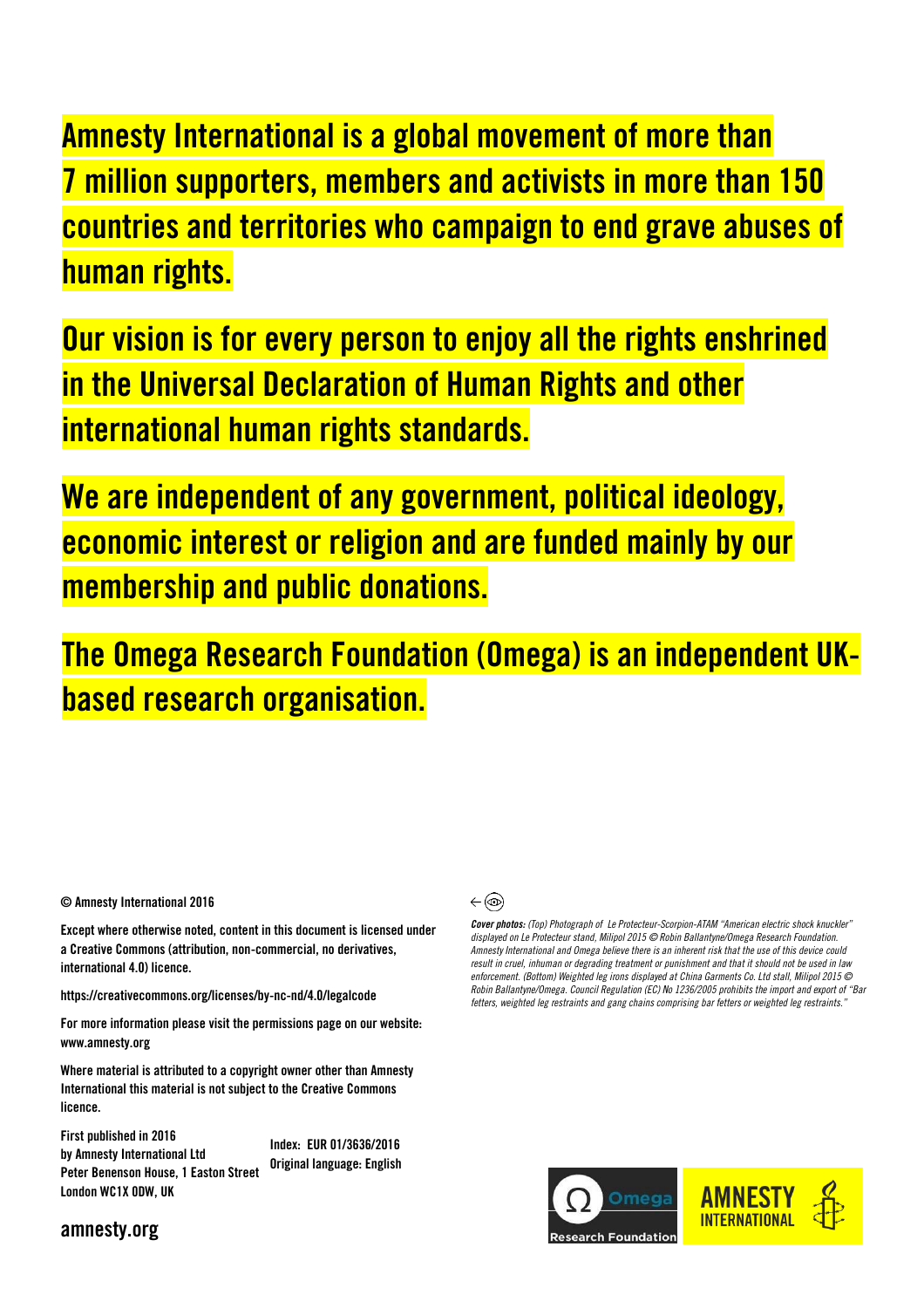# **CONTENTS**

| <b>EXECUTIVE SUMMARY</b>                                                                | 4               |
|-----------------------------------------------------------------------------------------|-----------------|
| <b>INTRODUCTION</b>                                                                     | $5\phantom{.0}$ |
| THE MARKETING AND PROMOTION OF PROHIBITED GOODS AT ARMS AND SECURITY EXHIBITIONS        | 7               |
| Thumbcuffs                                                                              | 8               |
| Spiked batons                                                                           | 8               |
| Spiked shields                                                                          | 9               |
| Weighted restraints                                                                     | 10              |
| USE OF ARMS AND SECURITY EXHIBITIONS TO PROMOTE EQUIPMENT AND TECHNOLOGY THAT SHOULD BE |                 |
| <b>BANNED</b>                                                                           | 11              |
| Assaultive arm armour                                                                   | 11              |
| Electroshock weapons                                                                    | 12              |
| PROMOTION OF PROHIBITED GOODS ON THE INTERNET                                           | 14              |
| Body worn electric shock devices                                                        | 14              |
| Fixed or weighted restraints                                                            | 15              |
| Thumbcuffs                                                                              | 16              |
| <b>HOW TO ADDRESS THIS PROBLEM</b>                                                      | 17              |
| <b>APPENDIX</b>                                                                         | 20              |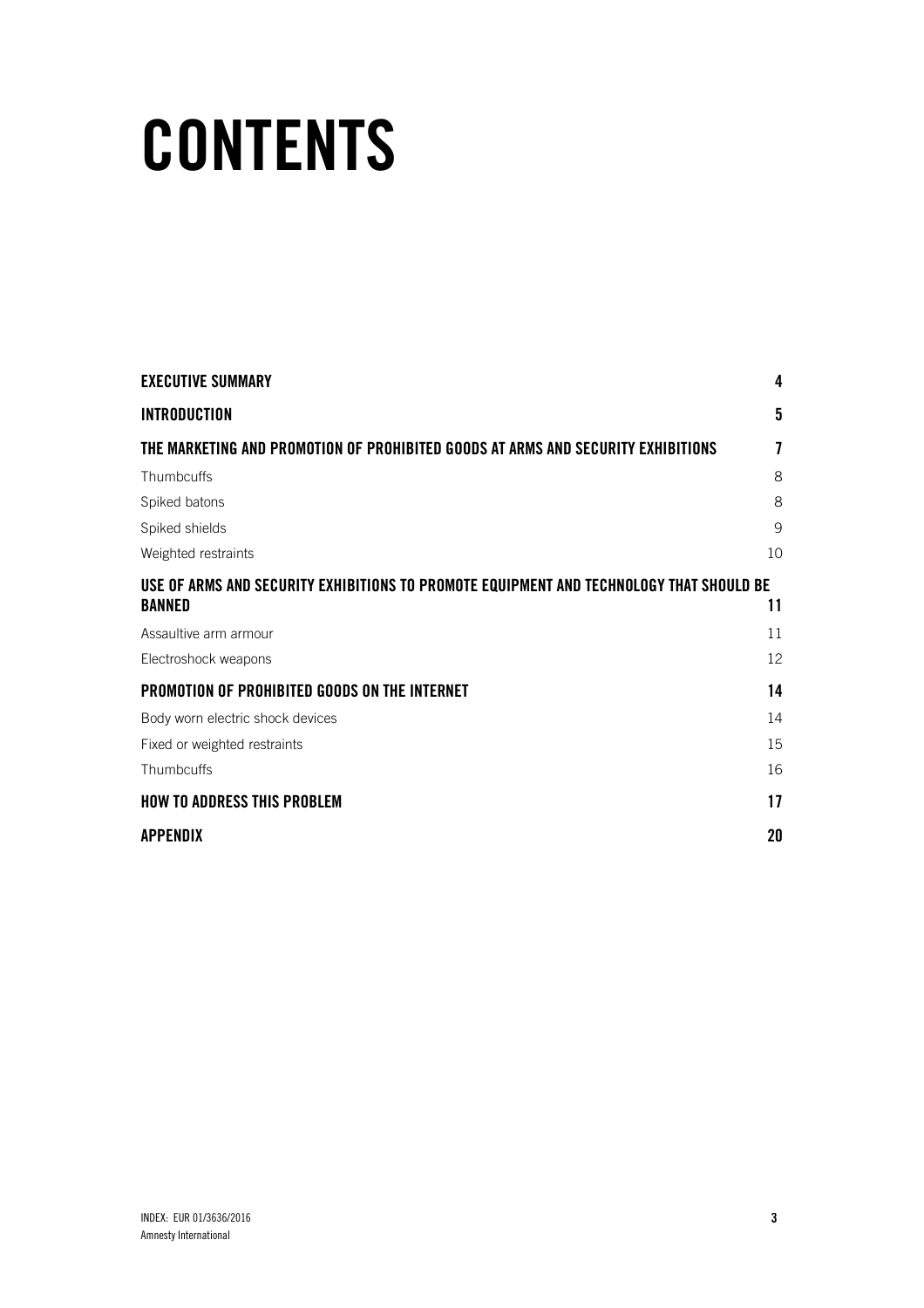# **EXECUTIVE SUMMARY**

This Briefing Paper is one of a number of publications by Amnesty International and the Omega Research Foundation (Omega) urging European Union (EU) member states and the European Commission to address weaknesses that remain in Council Regulation (EC) No 1236/2005 of 27 June 2005 concerning trade in certain goods which could be used for capital punishment, torture or other cruel, inhuman or degrading treatment or punishment (the Regulation). Amnesty International and Omega have closely monitored the Regulation's implementation by member states since its introduction and made recommendations for policy solutions to address the remaining weaknesses in the law.

The law covering all of the 28 member states of the EU has two main objectives. First it is intended to prohibit exports and imports of equipment that has no practical use other than for the purpose of capital punishment or for the purpose of torture and other cruel, inhuman or degrading treatment or punishment. Second it imposes controls on exports of certain equipment that the EU considers could be used not only for the purpose of torture and other cruel, inhuman or degrading treatment or punishment, but also for legitimate law enforcement purposes. As a result of proposals based on research by Amnesty International and Omega, on 16 July 2014, the European Commission introduced Commission Implementing Regulation (EU) No. 775/2014, significantly expanding the lists of prohibited goods (Annex II) and controlled goods (Annex III) covered by the Regulation. These lists are reproduced in an annex to this Briefing Paper.

However, there are still no provisions in the Regulation requiring EU member states to prohibit the commercial promotion and marketing of prohibited goods (listed in Annex II of the Regulation). As illustrated by the cases outlined in this Briefing Paper, any company or individual within an EU member state's jurisdiction can market and promote equipment the practical use of which results in capital punishment, torture or other cruel, inhuman or degrading treatment or punishment. This is a major loophole that should be urgently closed in the Regulation. If the import or export of a product is prohibited, so should the publicizing or marketing of that product for such purposes.

Amnesty International and Omega are calling on the Council of the EU and the European Commission to agree to a specific proposal made by the European Parliament in October 2015 which makes the following amendment to the Regulation: "Online and offline commercial marketing and promotion activities within the Union, by any natural or legal person or partnership, for the purpose of the transfer of goods listed in Annex II shall be prohibited." Furthermore, Amnesty International and Omega recommend that member states should require organizers of trade fairs and similar promotional events to inform all potential exhibitors of the Regulation's prohibitions, and undertake thorough screening and risk assessment of all potential exhibitors.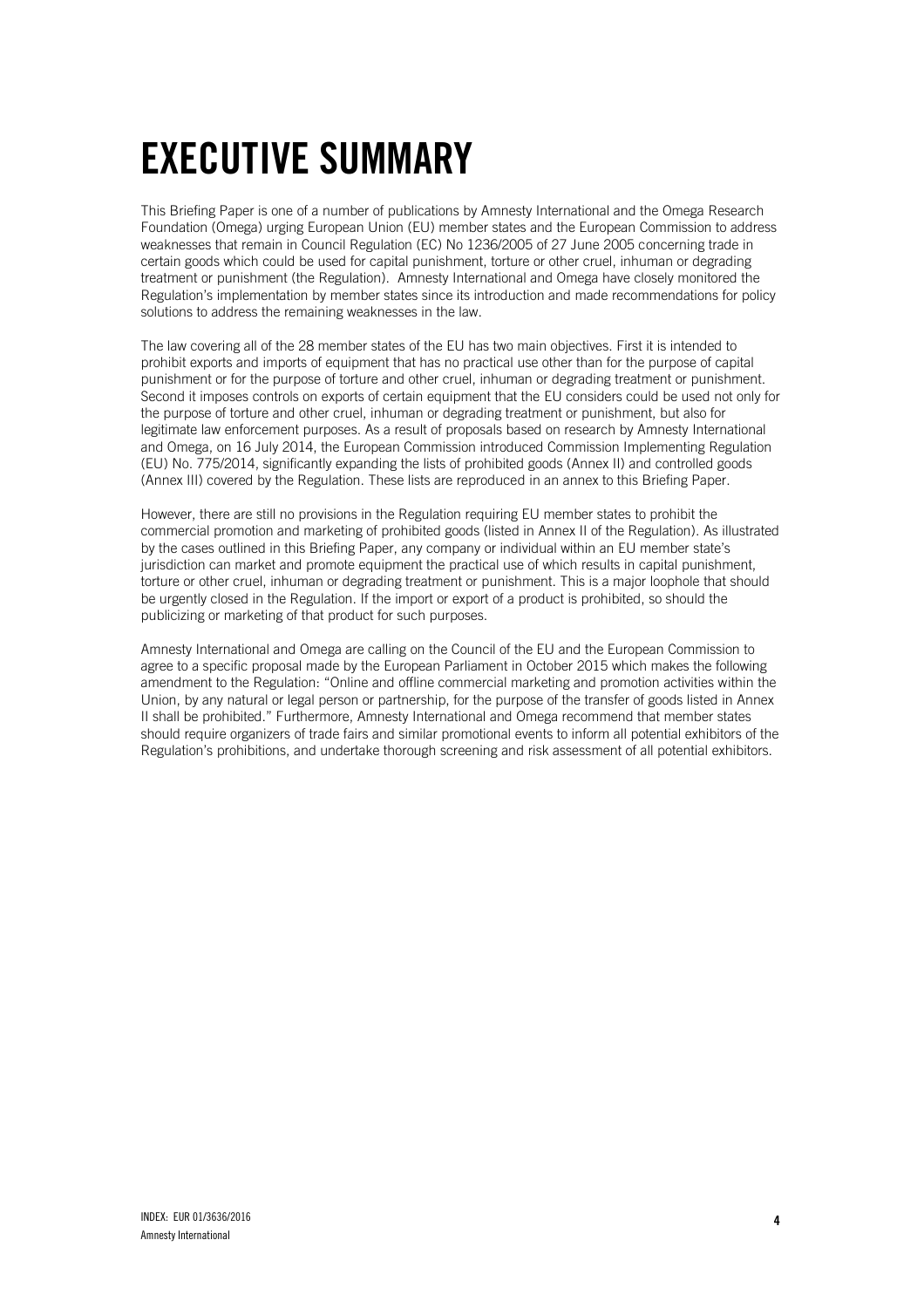# **INTRODUCTION**

The absolute ban on torture and other cruel, inhuman or degrading treatment (ill-treatment) enshrined in core United Nations human rights treaties is reflected at the EU level in the Charter of Fundamental Rights, which states that "*no one shall be subjected to torture or to inhuman or degrading treatment or punishment*". <sup>1</sup> The UN Convention against Torture and Other Cruel, Inhuman or Degrading Treatment or Punishment requires each State Party to take effective measures to prevent torture and other ill-treatment and expressly stipulates that they must make complicity in torture a criminal offence.<sup>2</sup>

A key objective of the European Union (EU) Council Regulation (EC) No 1236/2005 of 27 June 2005 concerning trade in certain goods which could be used for capital punishment, torture or other cruel, inhuman or degrading treatment or punishment (the Regulation) is to "*ensure that Community economic operators do not derive any benefits from trade which either promotes or otherwise facilitates the*  implementation of policies on capital punishment, or on torture or other ill-treatment."<sup>3</sup> Amongst its provisions, the Regulation aims to prohibit exports and imports of equipment to and from the EU, irrespective of the origin of such equipment, when the equipment has no practical use other than for the purpose of capital punishment or for the purpose of torture and other cruel, inhuman or degrading treatment or punishment. The Regulation also aims to prohibit the supply to 'third countries' outside the EU of technical assistance related to such prohibited goods. Moreover, it imposes controls on exports of certain goods that the EU considers could be used not only for the purpose of torture and other cruel, inhuman or degrading treatment or punishment, but also for legitimate law enforcement purposes. On 16 July 2014, the European Commission introduced Commission Implementing Regulation (EU) No. 775/2014, significantly expanding the lists of prohibited goods (Annex II) and controlled goods (Annex III) covered by the Regulation.<sup>4</sup>

However, there are still no provisions in the Regulation requiring EU member states to prohibit the commercial promotion and marketing by any company or individual within an EU member state's jurisdiction of prohibited goods (listed in Annex II of the Regulation). This is a major loophole that should be urgently closed in the Regulation. If the sale or trade of a product is prohibited, so should the publicizing or marketing of that product.

Amnesty International and the Omega Research Foundation (Omega) have closely monitored the Regulation's implementation by member states since its introduction and have highlighted limitations in the control regime and made recommendations for policy solutions to address the problems. In January 2014, following its review, the Commission presented proposals to the Council and the European Parliament to strengthen the Regulation's operative provisions. Whilst the Commission Proposals are a significant step forward, they fail to effectively address a number of serious weaknesses and loopholes. <sup>5</sup> The European

4 European Commission, *Commission Implementing Regulation (EU) No 775/2014 of 16 July 2014 amending Council Regulation (EC) No 1236/2005 concerning trade in certain goods which could be used for capital punishment, torture or other cruel, inhuman or degrading treatment or punishment*.

<sup>&</sup>lt;sup>1</sup> Article 4, European Union, *Charter of Fundamental Rights of the European Union,* 26 October 2012, 2012/C 326/02. In addition, Article 5 of the Universal<br>Declaration of Human Rights, Article 7 of the International Cove of Human Rights and Fundamental Freedoms all lay down an unconditional, comprehensive prohibition on torture and other cruel, inhuman or degrading<br>treatment or punishment. Other provisions, in particular the United Nations Torture and Other Cruel, Inhuman or Degrading Treatment or Punishment, place an obligation on States to prevent torture.

<sup>2</sup> Articles 2, 4 and 16, United Nations, *Convention against Torture and Other Cruel, Inhuman or Degrading Treatment or Punishment*; Adopted and opened for signature, ratification and accession by United Nations General Assembly resolution 39/46 of 10 December 1984 (entry into force 26 June 1987).

<sup>&</sup>lt;sup>3</sup> Paragraph 7 of the Regulation, states that: "It is therefore appropriate to lay down Community rules on trade with third countries in goods which could be used for the purpose of capital punishment and in goods which could be used for the purpose of torture and other cruel, inhuman or degrading treatment or<br>punishment. These rules are instrumental in promoting respect for hu public morals. *Such rules should ensure that Community economic operators do not derive any benefits from trade which either promotes or otherwise*  facilitates the implementation of policies on capital punishment or on torture and other cruel, inhuman or degrading treatment or punishment, which are not<br>compatible with the relevant EU Guidelines, the Charter of Fundame added]. European Union, *Council Regulation (EC) No 1236/2005 of 27 June 2005 concerning trade in certain goods which could be used for capital punishment, torture or other cruel, inhuman or degrading treatment or punishment*, published in Official Journal of the European Union, L200/1, 30 July 2005.

<sup>&</sup>lt;sup>5</sup> See for example: Amnesty International & Omega Research Foundation, *Grasping the Nettle: Ending Europe's Trade in Torture Technology*, Index: EUR<br>01/1632/2015, May 2015; Amnesty International & Omega Research Foundati *a reality*, Index: EUR 01/004/2010, February 2010; Amnesty International, *European Union: Stopping the Trade in Tools of Torture,* Index: POL 34/001/2007,<br>February 2007.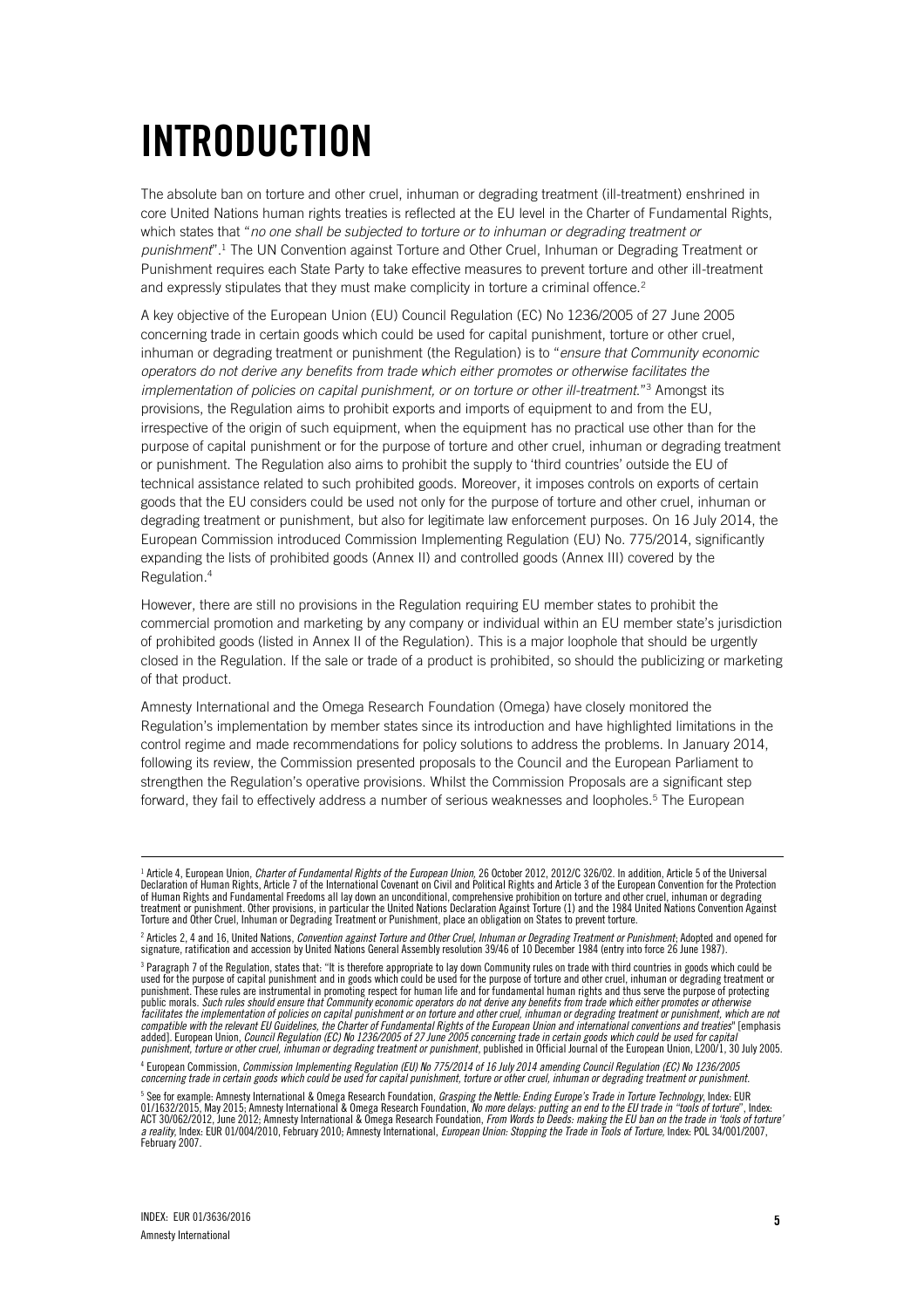Parliament, the Commission and the Council are considering amendments to the Regulation, including whether to prohibit commercial marketing and promotion of prohibited items.

Currently the commercial marketing and promotion by companies of equipment banned for export and import under the Regulation or under the national law of a EU member state is allowed to take place at trade fairs and exhibitions in member states, as well as on the internet.

Amnesty International and Omega have documented companies marketing and promoting prohibited equipment, as well as equipment that, while not explicitly prohibited under the Regulation, is totally inappropriate for law enforcement, such as prisoner hoods, prisoner control pliers and a range of direct contact electric shock devices, the use of which would facilitate torture or other ill-treatment. This commercial activity undermines the object and purpose of the Regulation since it would potentially facilitate the import, export or brokering of such equipment.

In this briefing paper Amnesty International and Omega provide further examples of unregulated commercial marketing and promotion in the EU of equipment already listed in the Regulation as being prohibited, as well as equipment not yet banned but which has no place in legitimate law enforcement Arguments put forward by some member state officials to avoid prohibiting such marketing and promotion within the jurisdiction of the EU are considered and rejected. Rather, Amnesty International and Omega recommend that the scope of trade activities prohibited by the Regulation should include the commercial marketing and promotion of items listed in Annex II, whether those activities are being carried out by EU nationals and EU-registered companies, or by non-EU registered companies and individuals within the jurisdiction of the EU.

# **OBLIGATIONS TO PREVENT PARTICIPATION AND COMPLICITY IN TORTURE AND OTHER ILL-TREATMENT**

The prohibition on torture and other cruel, inhuman or degrading treatment or punishment is absolute. It applies in all circumstances and, as part of customary international law, to all States. Despite such obligations, torture and other such ill-treatment are still perpetrated in countries in all regions of the world.

The prohibition on torture and other ill-treatment is set out in numerous international treaties, including the International Covenant on Civil and Political Rights (Article 7), the UN Convention against Torture and Other Cruel, Inhuman or Degrading Treatment or Punishment and the European Convention on Human Rights (Article 3), which EU states are party to. Under these treaties states must not only ensure that their own officials do not breach the prohibition on torture or other ill-treatment, but they also have a positive obligation to take effective steps to ensure that private actors, companies, and other third parties do not do so.

Specifically, the UN Convention against Torture and Other Cruel, Inhuman or Degrading Treatment or Punishment requires that "each State Party shall take effective legislative, administrative, judicial or other measures to prevent acts of torture in any territory under its jurisdiction" (Article 2) and imposes an obligation on states similarly to prevent in any territory under its jurisdiction other acts of cruel, inhuman or degrading treatment or punishment (Article 16). Furthermore, "1. Each State Party shall ensure that all acts of torture are offences under its criminal law. The same shall apply to an attempt to commit torture and to an act by any person which constitutes complicity or participation in torture. 2. Each State Party shall make these offences punishable by appropriate penalties which take into account their grave nature" (Article 4).

An International Commission of Jurists (ICJ) Panel of Experts has examined the question of corporate complicity in human rights violations, including torture, in some depth and clarified how legal liability, both civil and criminal, could arise for such complicity. The ICJ panel considered that there could be a sufficiently close link in law if the company's conduct enabled, exacerbated or facilitated the abuse, and the company knew, or ought reasonably to have known, that the abuse would occur. A company could enable, exacerbate or facilitate abuse through, among other things, the provision of goods or services.

The International Law Commission's second version of the draft Code of Crimes against the Peace and Security of Mankind (ILC Code), adopted in 1996, encapsulated the principle of accomplice liability, including for torture when committed as a crime against humanity or a war crime. This Code provided that an individual will be held responsible if he or she "knowingly aids, abets or otherwise assists, directly and substantially, in the commission of such a crime, including providing the means for its commission." The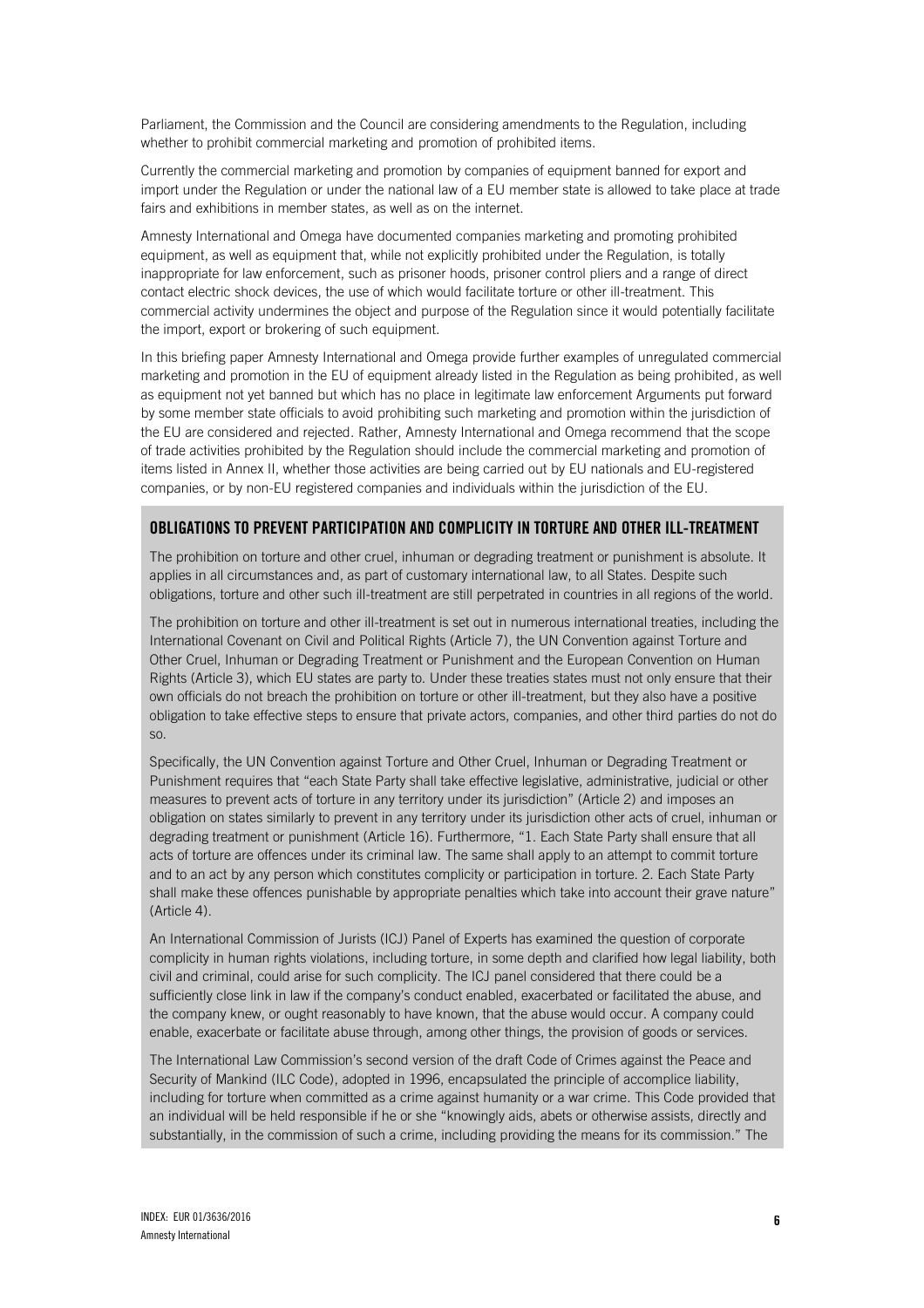person who is giving the assistance, encouragement or moral support must know that his or her actions would contribute to the crime. This knowledge can be inferred from all relevant circumstances, including both direct and circumstantial evidence. It is not necessary to show that the practical assistance caused the crime or even made it worse; rather it has to be shown that it had a 'substantial effect' on it. The ILC Code is consistent with the subsequent findings of the Appeals Chamber of the International Criminal Tribunal for the former Yugoslavia (ICTY) established by the UN Security Council, the first international war crimes tribunal since the Nuremberg and Tokyo tribunals, which ruled that:

"*it is not necessary that the aider and abettor should know the precise crime that was intended and which in the event was committed. If he is aware that one of a number of crimes will probably be committed, and one of those crimes is in fact committed, he has intended to facilitate the commission of that crime, and is guilty as an aider and abettor*".<sup>6</sup>

Over the past decade there has been increasing recognition of the responsibility of companies to act with due diligence to respect human rights. This responsibility has been confirmed in the UN "Protect, Respect and Remedy" Framework for Business and Human Rights and the UN Guiding Principles on Business and Human Rights. The corporate responsibility to respect human rights requires that companies take adequate measures to prevent, mitigate and – where necessary – to redress human rights abuses connected to their business operations. According to the Guiding Principles, "The responsibility to respect human rights is a global standard of expected conduct for all business enterprises wherever they operate. It exists independently of States' abilities and/or willingness to fulfill their own human rights obligations, and does not diminish those obligations. And it exists over and above compliance with national laws and regulations protecting human rights." Any company supplying law enforcement equipment to end users who are known by the company to be committing acts of torture or ill-treatment or where the company has been informed by the authorities that the practical use of that equipment in law enforcement will result in torture or ill-treatment, would be in breach of these standards.

# **THE MARKETING AND PROMOTION OF PROHIBITED GOODS AT ARMS AND SECURITY EXHIBITIONS**

The following examples relate to commercial marketing and promotion that took place at the Milipol 2015 "worldwide exhibition of internal state security"<sup>7</sup> , held in Paris, France on 17-20 November 2015. According to the Milipol 2015 brochure, the exhibition is *"organized under the patronage of the French Ministry of Interior, Milipol Paris is an official event, carried out in partnership with the French National Police and Gendarmerie, Civil Defence, French Customs, Europol, Interpol, the European Commission"<sup>8</sup>* The following pieces of equipment whose practical use in law enforcement would result in torture and other cruel, inhuman or degrading treatment or punishment, were promoted at Milipol 2015 even though they were listed in Annex II of Council Regulation (EC) No 1236/2005 and were therefore prohibited for import or export. Prior to publication, Amnesty International wrote to the French Government and to all the companies highlighted in this briefing paper, providing them with an opportunity to comment on the text and provide further clarification. All subsequent responses are cited and reflected in the final text, as appropriate.

<sup>6</sup> *Furundzija* ICTY T. Ch.II 10.12.1998, para. 246, available at[: www.icty.org/x/cases/furundzija/tjug/en/fur-tj981210e.pdf](http://www.icty.org/x/cases/furundzija/tjug/en/fur-tj981210e.pdf) (accessed 12 April 2016)

<sup>7</sup> <http://en.milipol.com/milipol-paris-exhibition/Accueil-Milipol/Milipol-Paris-exhibition> (accessed 13 March 2016)

<sup>8</sup> Milpol 2015 brochure, available at[: http://en.milipol.com/content/download/197659/2103478/file/MILIPOL-GB%20BD.pdf](http://en.milipol.com/content/download/197659/2103478/file/MILIPOL-GB%20BD.pdf) (accessed 25 April 2015)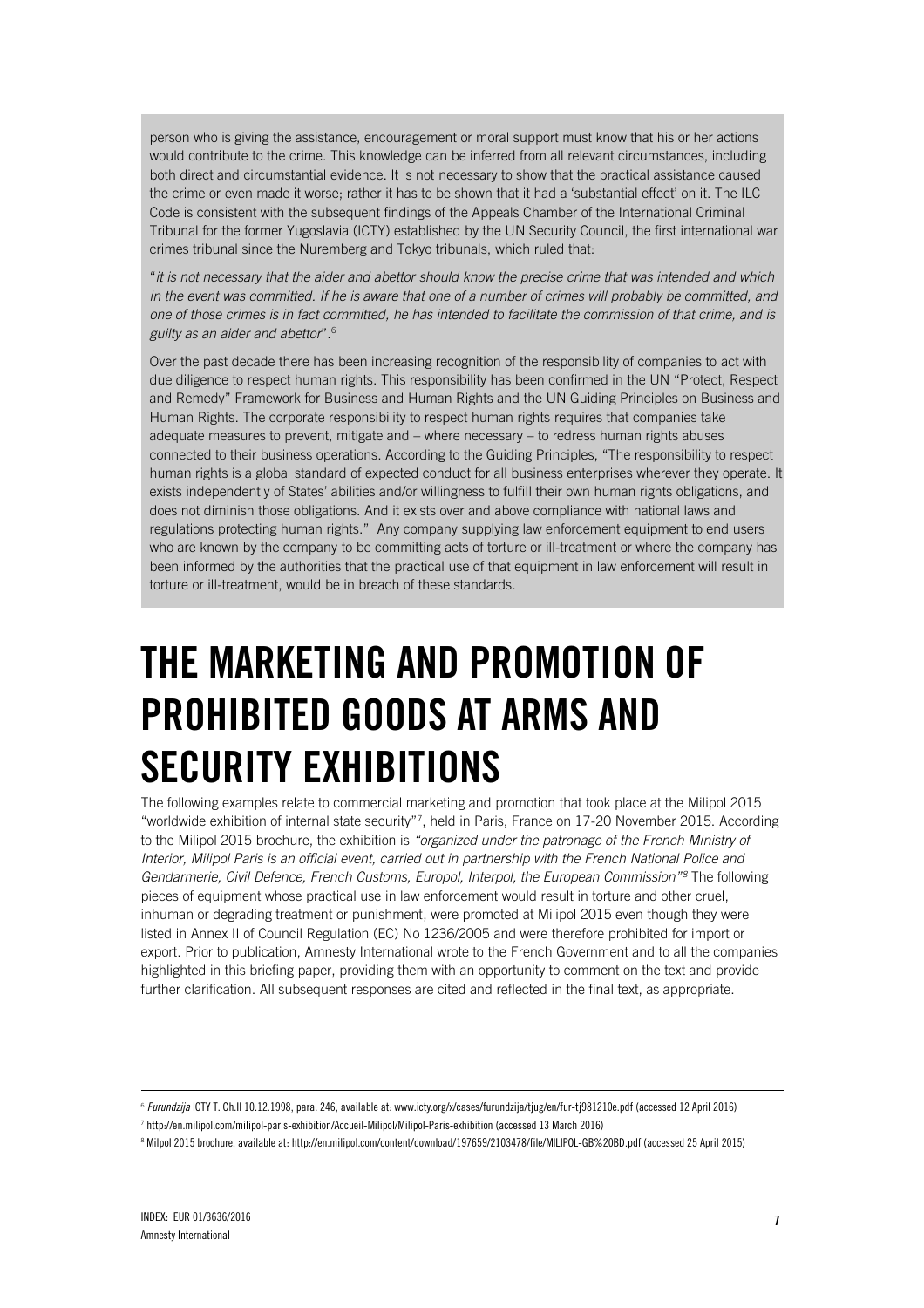# **THUMBCUFFS**

Council Regulation (EC) No 1236/2005 prohibits the import and export of "*Thumb-cuffs, finger-cuffs, thumbscrews and finger-screws*." 9

However, two French companies and two Chinese companies promoted thumbcuffs in product catalogues distributed at Milipol 2015.





*Images of thumbcuffs in product catalogues of Le Protecteur-Scorpion-ATAM (top left), Welkit (top right), Jinniu Police Equipment Manufacturing Co. Ltd (bottom left), and Jiangsu Anhua Police Equipment Manufacturing Company Ltd (bottom right).*

# **SPIKED BATONS**

Council Regulation (EC) No 1236/2005 also prohibits the import and export of "*Batons or truncheons made of metal or other material having a shaft with metal spikes*." 10



 $\circledcirc$ *Xi' An Yuanfar International Trade Co. 2013 catalogue*

However, the Chinese company, Xi'An Yuanfar International Trade Co., promoted a spiked baton in their 2013 "Personal Protection" product catalogue, distributed at Milipol 2015 (shown left).

On 5 April 2016, in response to an information request from Amnesty International and Omega, Xi'An Yuanfar International Trade Co. confirmed that the product catalogue promoting the spiked baton in question was distributed at Milipol 2015, but that no physical samples of these spiked batons were displayed at the exhibition.<sup>11</sup> The company stated that, to date, they "had not sold this product to any customers" and that the product was "being deleted [from] our new catalog, and will not appear in any other platform such as our website." Xi'An Yuanfar International Trade

Co. declared that they "obey the rules of [EC] Council Regulation [[1236/2005]… and other international rules" and "promise[d]" Amnesty International "that [they would] not sell any products which may result in cruel and inhuman treatment." 12

Xi'An Yuanfar International Trade Co. and a second Chinese company, Xinxing Jihua International Trading Co., Ltd promoted another type of spiked baton in their product catalogues at Milipol 2015.

<sup>10</sup> Annex II, Article 3.1. European Commission, *Commission Implementing Regulation (EU) No 775/2014 of 16 July 2014 amending Council Regulation (EC) No 1236/2005 concerning trade in certain goods which could be used for capital punishment, torture or other cruel, inhuman or degrading treatment or<br>punishment. Published in Official Journal of the European Union, L210/1, 17* 

<sup>9</sup> Annex II, Article 2.2. European Commission, *Commission Implementing Regulation (EU) No 775/2014 of 16 July 2014 amending Council Regulation (EC) No 1236/2005 concerning trade in certain goods which could be used for capital punishment, torture or other cruel, inhuman or degrading treatment or punishment.* Published in Official Journal of the European Union, L210/1, 17 July 2014.

<sup>11</sup> Email correspondence to Amnesty International and Omega from a representative of Xi' An Yuanfar International Trade Co., 5 April 2016.

 $12$  Email correspondence to Amnesty International and Omega from a representative of Xi' An Yuanfar International Trade Co., 5 April 2016.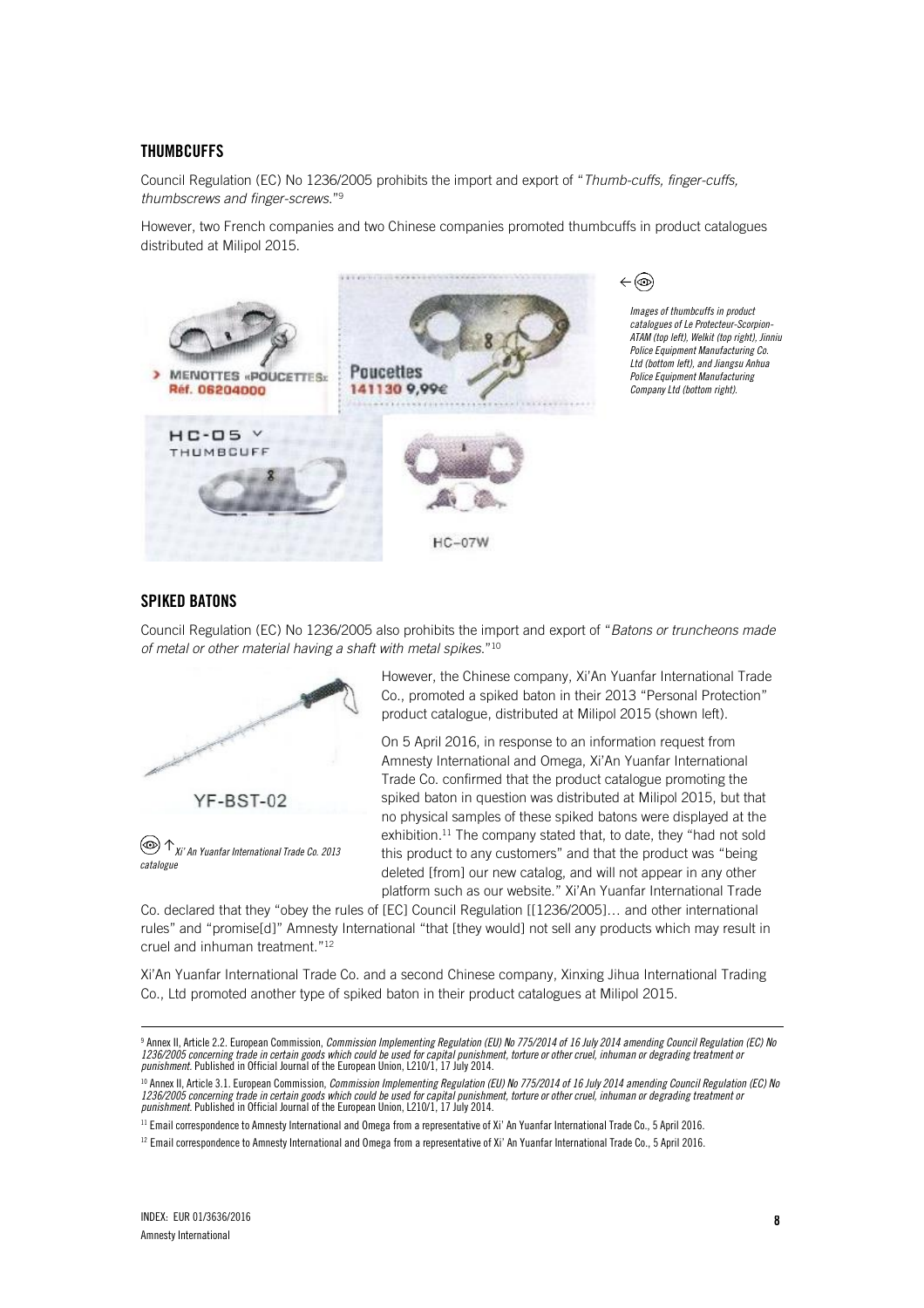



**PXJ-01 Rubber Baton** 

*From the top down: image taken from Xinxing Jihua International Trading Co. Ltd catalogue; Xi'An Yuanfar International Trade Co. catalogue; Zhejiang Huaan Security Equipment Co. Ltd catalogue*



*A spiked shield displayed, at the China Aole Safety Equipment Co., Ltd, stand No. U073, Milipol 2015 © Robin Ballantyne/Omega Research Foundation*

It is unclear whether the spikes of these batons are composed of metal or other material such as hardened rubber or plastic. If the spikes have been made of metal then they would fall under the scope of Annex II of the Regulation prohibiting the import and export of spiked batons or truncheons. However, given the restriction of the definition of prohibited equipment to batons or truncheons "*made of* 

*metal or other material having a shaft with metal spikes"*, if the spikes on the batons are not themselves composed of metal then they would not strictly be covered by the Regulation, even though such batons are essentially the same type of equipment with very similar properties, fulfilling the same function.

In addition, a third Chinese company, Zhejiang Huaan Security Equipment Co. Ltd, distributed marketing material at Milipol 2015 that promoted a similar (if not identical) spiked baton. This was termed a "Rubber Baton". As this instrument does not appear to be composed of metal, its trade would not appear to be prohibited by the Regulation. Nevertheless, the deployment and use in law enforcement of all such spiked batons – whether the shaft and the spikes are composed of metal or other hardened material – could easily result in cruel, inhuman or degrading treatment or punishment, and should therefore be completely prohibited from trade, and from commercial marketing and promotion.

### **SPIKED SHIELDS**

Council Regulation (EC) No 1236/2005 prohibits the import and export of "*Shields with metal spikes*." 13

However, in their product catalogue distributed at Milipol 2015 a Chinese company, Wenzhou Hongda Police Equipment Share Co. Ltd, promoted a "riot police shield" with metal spikes. In addition, a spiked shield was physically displayed at the China Aole Safety Equipment Co. Ltd, stand during Milipol 2015. Correspondence from China Aole Safety Equipment Co. Ltd appears to indicate that this latter shield was electrified.

On 6 April 2016, in response to a request for more information from Amnesty International and Omega, China Aole Safety Equipment Co. Ltd stated that they "only produce defensive products for governments but not for aggressive usage". <sup>14</sup> They stated that both the spiked shield and the electric shock capture device (detailed later in this briefing) were "conductive products [intended] only for demo[nstrations] and for people who are looking… [to]… improv[e] the quality and safety usage in the anti-roit [sic] fields for police and public security guards." According to the company for "safety reasons, both of the products' electric shocks are not strong [enough] to kill people, each output of electric shock is less than 0.1 J/sec

<sup>13</sup> Annex II, Article 3.2. European Commission, *Commission Implementing Regulation (EU) No 775/2014 of 16 July 2014 amending Council Regulation (EC) No 1236/2005 concerning trade in certain goods which could be used for capital punishment, torture or other cruel, inhuman or degrading treatment or punishment.* Published in Official Journal of the European Union, L210/1, 17 July 2014.

<sup>14</sup> Email correspondence to Amnesty International and Omega from a representative of China Aole Safety Equipment Co. Ltd, 6 April 2016.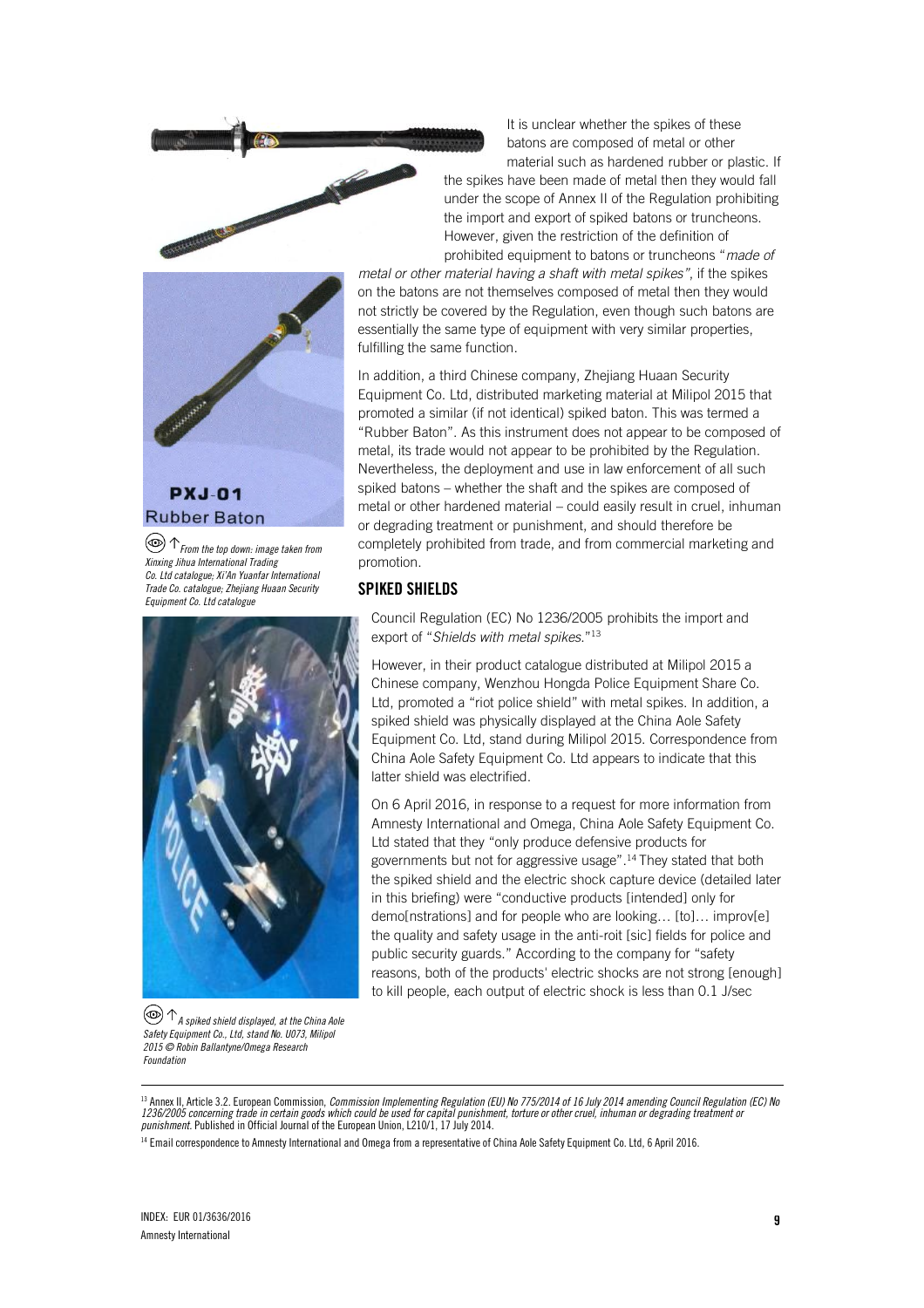maximumly [when]… fully recharged." The Company also stated that the spiked shield was "not distributed in Europe and America at the moment from China Aole." 15

It is unclear how the China Aole Safety Equipment company managed to physically display this item at Milipol 2015 when its import is prohibited under Council Regulation (EC) No 1236/2005 (which is directly applicable in all member states, including France).

# **WEIGHTED RESTRAINTS**

Council Regulation (EC) No 1236/2005 prohibits the import and export of "*Bar fetters, weighted leg restraints and gang chains comprising bar fetters or weighted leg restraints*." 16

However a number of Chinese companies promoted weighted leg restraints in their product catalogues distributed at Milipol 2015. For example Senken Group Co. Ltd promoted weighted "shackles" in their Tactical & Armor Products" catalogue (see right).

The Chinese company Xinxing Jihua International Trading Co., Ltd promoted what appear to be weighted leg fetters connected to handcuffs in their product catalogue (see right).

Jiangsu Anhua Police Equipment Manufacturing Company Ltd, promoted similar items under their handcuff and legcuff product range in their product catalogue (see right).

Of particular concern, the Chinese company China Garments Co. Ltd physically displayed weighted leg irons on their marketing stall in the exhibition. In addition to concerns about the commercial marketing and promotion of "prohibited goods", it is unclear how China Garments Co. Ltd managed to display such items at Milipol 2015 when their import into the EU is expressly prohibited under the Regulation. On 8 April 2016, in response to an information request from Amnesty International and Omega on these matters, China Garments Co. Ltd stated that: "all our products ha[ve] been reported to the authorities in detail…4 months before the exhibition. And we have all the legal documents for the customer clearance to France." Furthermore, the company stated that: "in all the procedures, [none of] the authorities …mentioned anything that is illegal in our products." 17

The company further explained that the "the weighted leg irons are … new… products which are designed [for] use [by] policemen to restrict some highly dangerous criminals in critical conditions [such as in a] terrorism attack." In addition the company stated that: "This product has never been sold ... [and this was the] first time it was show[n] [at] MILIPOL. We will stop ... research on this product immediately."<sup>18</sup> This commitment by China Garments Co. Ltd is welcomed by Amnesty International and Omega.



 $^{\circledR}$ *(Top down) Image taken from Senken Tactical &Armor Products catalogue; image taken from Jiangsu Anhua Police Equipment Manufacturing Company Ltd Catalogue; image taken from Xinxing Jihua International Trading Co., Ltd catalogue; photograph of weighted leg irons displayed at China Garments Co. Ltd stall, Milipol 2015 © Robin Ballantyne/Omega* 

<sup>15</sup> Email correspondence to Amnesty International and Omega from a representative of China Aole Safety Equipment Co. Ltd, 6 April 2016.

<sup>&</sup>lt;sup>16</sup> Annex II, Article 2.3. European Commission, *Commission Implementing Regulation (EU) No 775/2014 of 16 July 2014 amending Council Regulation (EC) No 1236/2005 concerning trade in certain goods which could be used for capital punishment, torture or other cruel, inhuman or degrading treatment or<br>punishment. Published in Official Journal of the European Union, L210/1, 17* 

<sup>&</sup>lt;sup>17</sup> Email correspondence to Amnesty International and Omega from a representative of China Garments Co. Ltd, 8 April 2016.

<sup>18</sup> Email correspondence to Amnesty International and Omega from a representative of China Garments Co. Ltd, 8 April 2016.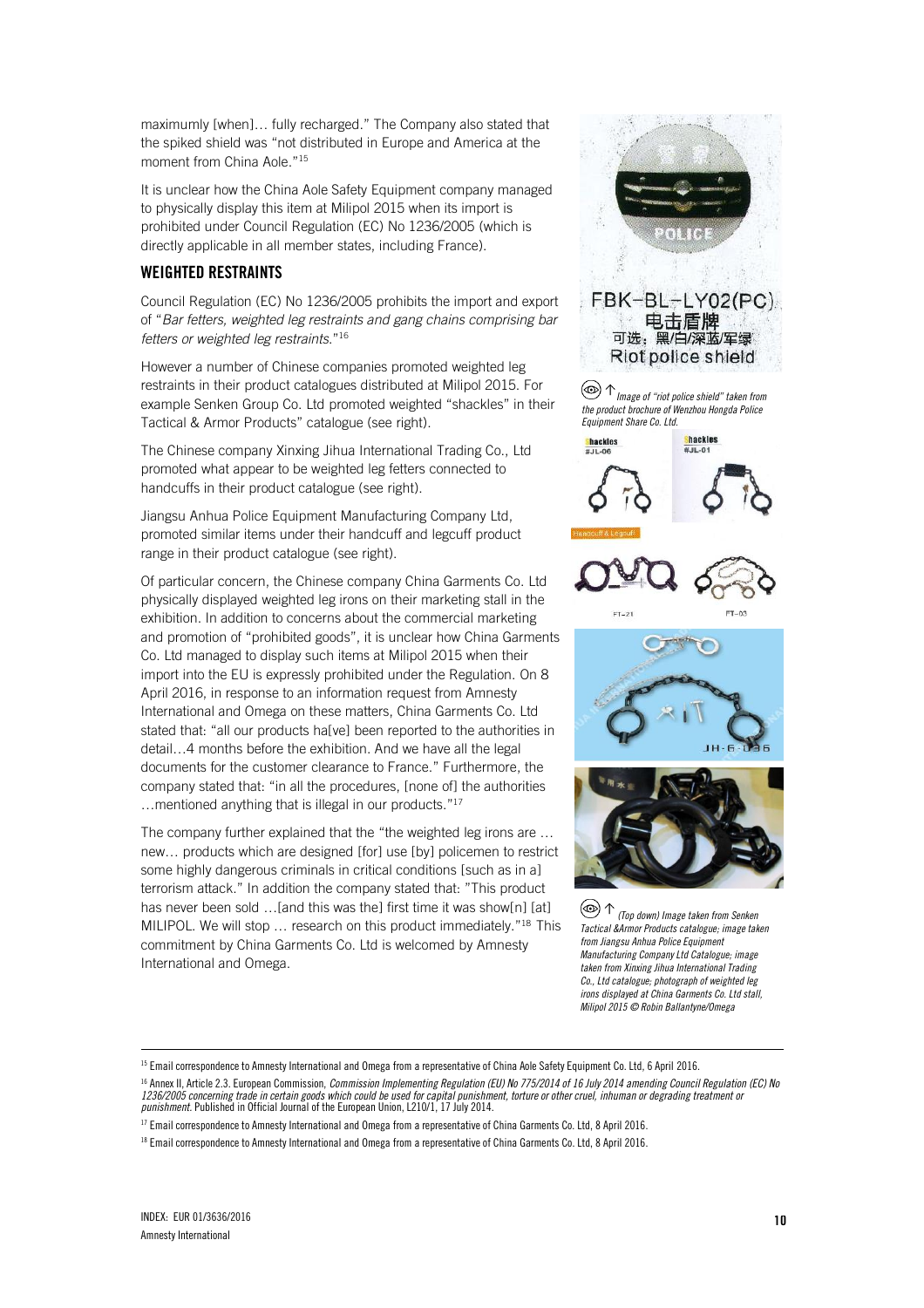# **USE OF ARMS AND SECURITY EXHIBITIONS TO PROMOTE EQUIPMENT AND TECHNOLOGY THAT SHOULD BE BANNED**

The examples below relate to the commercial marketing and promotion in the EU of equipment not listed in the Regulation as being prohibited but which has no legitimate practical purpose in law enforcement and would result, or be easily used, in torture or other ill-treatment. These marketing activities took place at the Milipol 2015 exhibition. The following pieces of equipment were promoted at the exhibition and are not currently listed in either Annex II or Annex III of Council Regulation (EC) No 1236/2005. Nevertheless, Amnesty International and Omega consider this equipment inappropriate for use by law enforcement officials when acting in conformity with UN standards on the use of force.

# **ASSAULTIVE ARM ARMOUR**

The Chinese company Senken Group Co. Ltd promoted its "Assaultive Arm Armor" at Milipol 2015. This item was included in its "Tactical & Armor Products" catalogue, distributed at the exhibition. In addition, "Assaultive Arm Armor" was physically displayed at the Senken Group marketing stall in the China pavilion.



*From the left: image taken from Senken product catalogue; photographs of Assaultive Arm Armor on display at Senken Group stand, Milipol 2015 © Robin Ballantyne/Omega Research Foundation.*

According to the company's product catalogue the "Assaultive Arm Armor" is composed of aluminium alloy and high strength steel. The photographs in the catalogue and the product displayed show an armour device with multiple rows of sharp spikes. The catalogue says the device is intended to enable an officer to "*snatch knife from enemy fast… shatter glass in anti-riot… attack target with light weight.*" 19

Whilst Council Regulation (EC) No 1236/2005 has a chapeau category of prohibited goods described as "*Portable devices which are not suitable for use by law enforcement authorities for the purpose of riot control or self-protection*", it does not specifically include spiked armour or similar items under this category. It therefore appears that the trade, and the commercial marketing and promotion of this item is not currently prohibited or even controlled under the Regulation. Amnesty International and Omega believe this item has no legitimate law enforcement purpose which could not be accomplished by other means, and there is a high risk that its use could result in cruel, inhuman or degrading treatment or punishment, for example by

<sup>19</sup> Tactical & Armor Products catalogue, undated, Senken Group Co. Ltd p.4 (catalogue distributed by the company at Milipol 2015, November 2015, copy on file with the Omega Research Foundation).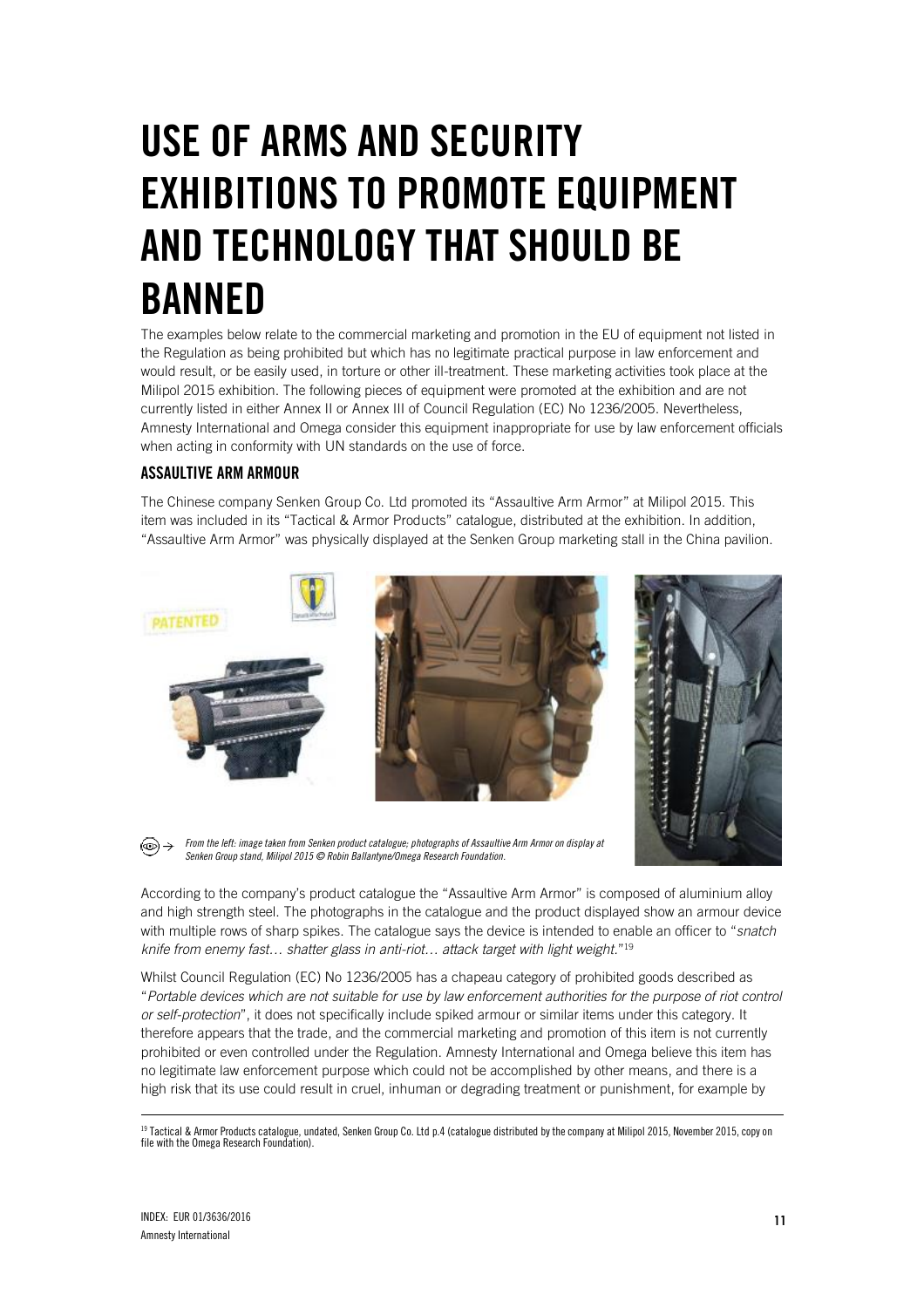being scraped across the exposed skin of targeted individuals. The trade, commercial marketing and promotion of such items should be prohibited and included in Annex II of the Regulation.

### **ELECTROSHOCK WEAPONS**

Amnesty International and Omega have concluded that any use of direct contact electric shock devices such as stun guns, stun batons and stun shields by law enforcement personnel carries an unacceptable risk of arbitrary force due to the intrinsic nature and design of such weapons that could amount to torture and other ill treatment. If and when they are employed, the officers applying such shocks would usually not know if the victim has an underlying medical condition. Nor can officers reasonably ascertain the degree of pain or incapacitation they inflict with such a weapon since that pain can vary significantly from person to person depending on a range of physical and psychological factors, as well as different environmental factors such as the presence of moisture.

Furthermore, it is evidently easy for a law enforcement officer to use a direct contact electrical weapon to apply extremely painful shocks by hand at the push of a button, including to very sensitive parts of the body, such as on their neck, throat, ears, underarms, groin and genitals, without long-lasting physical traces. Moreover, such weapons can be used to inflict repeated or prolonged shocks on an individual. Amnesty International and regional human rights monitors have documented the use of electric shock stun equipment to torture and ill-treat detainees in many parts of the world.

Consequently, Amnesty International and Omega have called for a ban in the production, promotion, trade, transfer and use of direct contact electric shock stun batons, stun guns and stun shields for law enforcement purposes.

However, Council Regulation (EC) No 1236/2005 currently controls, but does not prohibit, the export of "*Portable electric discharge weapons that can target only one individual each time an electric shock is administered, including but not limited to electric shock batons, electric shock shields, stun guns and electric shock dart guns.*" 20

Amnesty International and Omega recognize that there is an existing trade in certain direct contact electric shock devices (particularly electric shock stun guns marketed to individuals for self defence). However research by the two organizations has uncovered EU companies promoting direct contact electric shock devices to the law enforcement community.<sup>21</sup>

The following two examples illustrate new forms of such devices marketed at Milipol 2015, whose design gives additional concern that there is a substantial inherent risk that their use could result in cruel, inhuman or degrading treatment or punishment and that the items do not have a legitimate use in law enforcement.<sup>22</sup>

#### ELECTRIC KNUCKLEDUSTERS

The French company Le Protecteur-Scorpion-ATAM marketed an electric shock weapon at Milipol 2015, called the "American electric shock knuckler". It was promoted in their product catalogue distributed at the exhibition and was physically displayed on the company stand. According to the company, the "knuckler" can transmit a 2,000,000 volt shock. It is designed in the shape of a "knuckle-duster". Amnesty International and Omega believe there is an inherent risk that the use of this device could result in cruel, inhuman or degrading treatment or punishment and that it should not be used in law enforcement.



 $(\circledcirc)$ *Photograph of Le Protecteur-Scorpion-ATAM "American electric shock knuckler" displayed on Le Protecteur stand, Milipol 2015 © Robin Ballantyne/ Omega Research Foundation.* 

<sup>20</sup> Annex III, Article 2.1. European Commission, *Commission Implementing Regulation (EU) No 775/2014 of 16 July 2014 amending Council Regulation (EC) No 1236/2005 concerning trade in certain goods which could be used for capital punishment, torture or other cruel, inhuman or degrading treatment or punishment.* Published in Official Journal of the European Union, L210/1, 17 July 2014.

<sup>21</sup> See for example, Amnesty International & Omega Research Foundation*, Grasping the Nettle: Ending Europe's Trade in Torture Technology*, Index: EUR 01/1632/2015, May 2015.

<sup>22</sup> See for example, Amnesty International & Omega Research Foundation, *Grasping the Nettle: Ending Europe's Trade in Torture Technology*, Index: EUR 01/1632/2015, May 2015.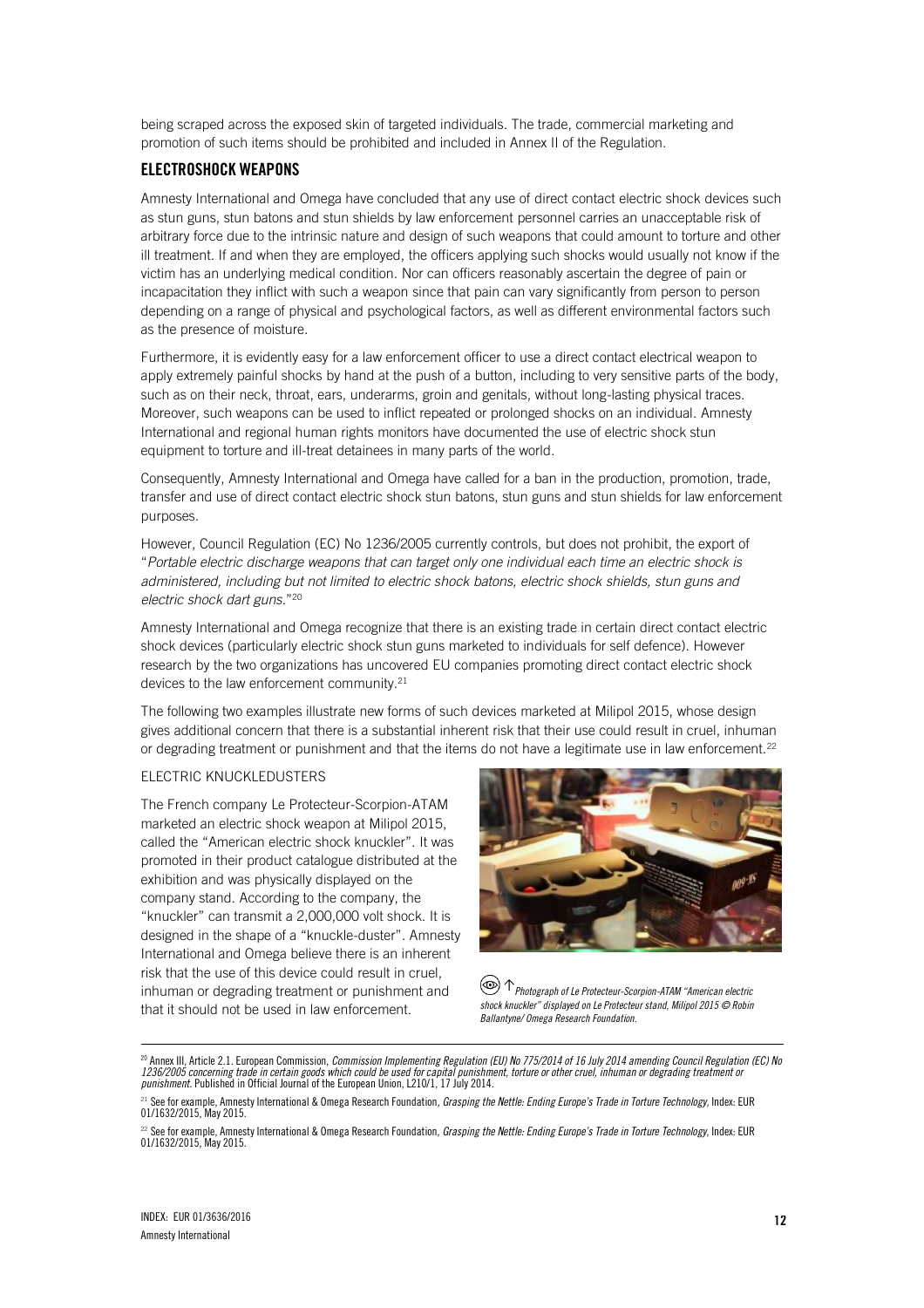#### ELECTRIC SHOCK CAPTURE DEVICE

An electrified capture device was physically displayed at the China Aole Safety Equipment Co. Ltd, stand no: U073, at Milipol 2015. Although no details are available about this device, it is clearly electrified having two electrodes at the end of the pole between the two curved arms.

Its use would appear to be incompatible with international standards on law enforcement methods and the device could easily be employed for torture and ill-treatment.

On 6 April 2016, in response to an information request from Amnesty International and Omega, China Aole Safety Equipment Co. Ltd stated that they *"only produce defensive products for governments but not for aggressive usage"*. <sup>23</sup> They stated that both the electric shock capture device and spiked baton (detailed previously) were *"conductive products* [intended] *only for* 

*Electric shock capture device photographed at China Aole Safety Equipment Co. Ltd stand, Milipol 2015 © Robin Ballantyne/Omega Research Foundation.*



*demo*[nstrations] *and for people who are looking…* [to]… *improv*[e] *the quality and safety usage in the antiroit [sic] fields for police and public security guards."* According to the company, for *"safety reasons, both of the products' electric shocks are not strong* [enough] *to kill people, each output of electric shock is less than 0.1 J/sec maximumly* [when]… *fully recharged."* The Company also stated that the electric shock capture device was "*not distributed in Europe and America at the moment from China Aole."*<sup>24</sup>

Amnesty International and Omega consider that the trade, commercial marketing and promotion of both this electrified capture device and the electric shock knuckler should be prohibited.

Prior to publication, Amnesty International and Omega provided the French Government with a draft of this briefing paper, highlighting in particular their concerns regarding promotion of inhumane policing and prison equipment at Milipol 2015. In its response, received on 4 May 2016, the French Government stated that:

"We thank Amnesty International for [its] vigilance and … work on the different exhibitors and the material presented. We are concerned about the report you sent us. Following our information, the French government had not been informed of the exposure of the presence and exposure of goods listed in the Amnesty International study (spiked shield, weighted handcuffs, etc.) during MILIPOL fair. The fact that some of these materials have been presented in the exhibitors catalogues, or even physically at the show, [does] not in any way mean that their transfer would be allowed if it was duly notified ."

In addition, the French Government enunciated its desired to address commercial promotion of such goods as part of the current review of the Regulation. " [W]e support an ambitious revision of the regulation 1236/2005- especially regarding the adoption of the new provisions aimed at prohibiting the promotion of products prohibited by the Regulation". <sup>25</sup>

<sup>23</sup> Email correspondence to Amnesty International and Omega from a representative of China Aole Safety Equipment Co. Ltd, 6 April 2016.

<sup>24</sup> Email correspondence to Amnesty International and Omega from a representative of China Aole Safety Equipment Co. Ltd, 6 April 2016. 25 Email correspondence to Amnesty International and Omega from the French Ministry of Foreign Affairs, 4 May 2016.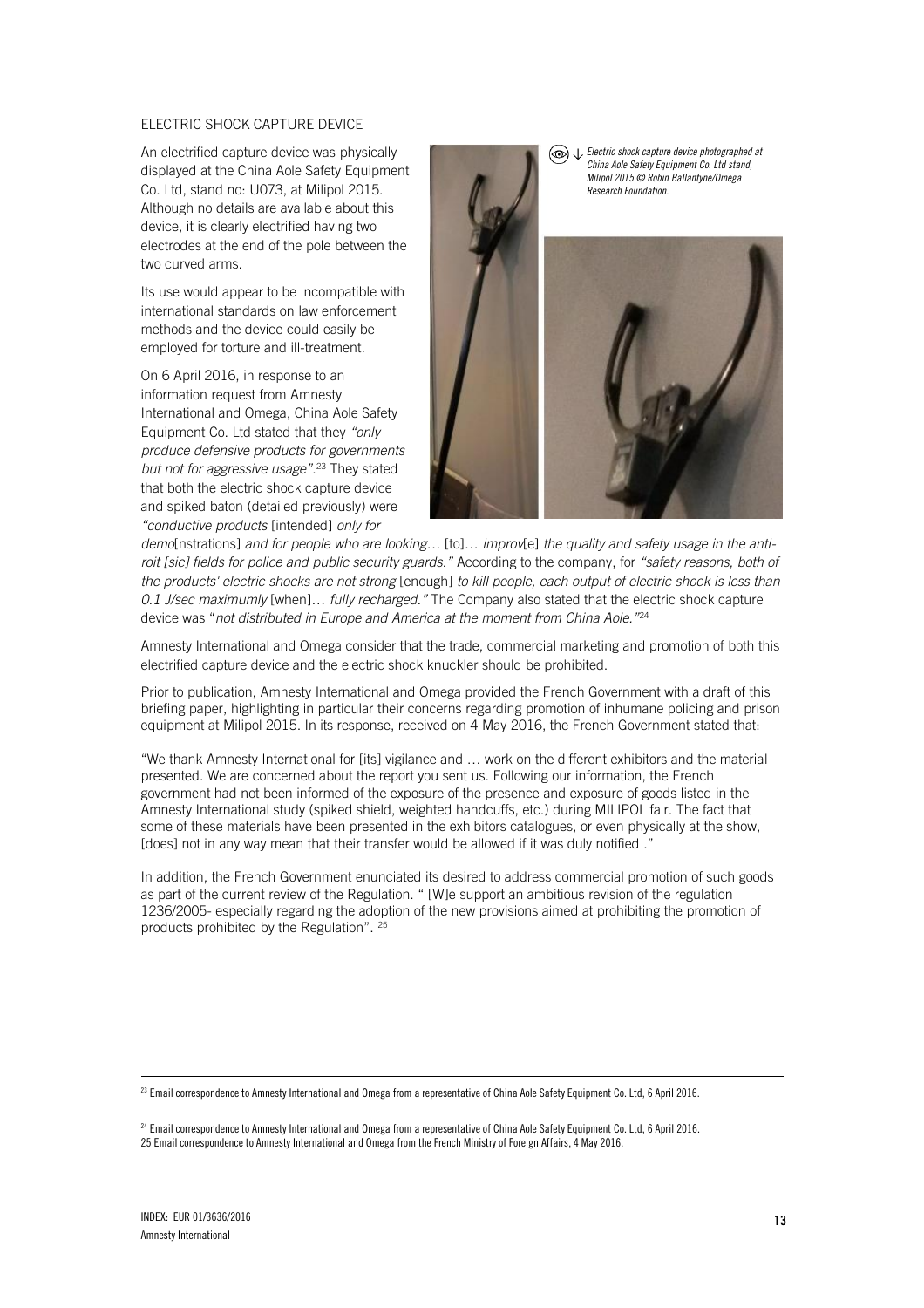# **PROMOTION OF PROHIBITED GOODS ON THE INTERNET**

The commercial marketing and promotion of items prohibited under the Regulation also occurs through the distribution of information via the internet. The illustrative cases below describe how EU-based companies use this method even though the goods are listed in Annex II of the Regulation and are therefore prohibited from import to and export from the EU. Currently, this form of marketing and promotion of such goods is not prohibited, yet it could facilitate torture and other cruel inhuman or degrading treatment or punishment.

Amnesty International and Omega do not know whether the companies in the examples below also manufacture, assemble or acquire the goods listed in Annex II that they have promoted on the internet. The regulation of manufacturing and assembly is not covered under the scope of Council Regulation (EC) No. 1236/2005. However, Amnesty International and Omega believe such activities should also be regulated.

# **BODY WORN ELECTRIC SHOCK DEVICES**

### GERMANY

In July 2014 Council Regulation (EC) No 1236/2005 Annex II was extended to include "*electric shock devices which are intended to be worn on the body by a restrained individual, such as belts, sleeves and cuffs, designed for restraining human beings by the administration of electric shocks*".<sup>26</sup> Consequently, the import and export of such devices is prohibited.

However, despite this introduction of an EU trade prohibition on such devices the German company PKI Electronic Intelligence GmbH continued to promote the PKI 9360 stun cuff for sale on its website. According to the company material:

"*PKI 9360 stun-cuffs for hands find their application when taking a prisoner to the court or hospital. In case*  he attempts to escape the stun-cuffs are activated by remote control and transmit an electric shock of *60.000 Volt. Voltage can be adjusted according to demands of staff. You never saw an escaping person stop so quickly!*" <sup>27</sup> The company claimed that the PKI 9360 stuncuffs have a maximum range of 300 metres and can transmit an electric shock of up to 60,000 Volts.<sup>28</sup>

On 27 April 2015 in correspondence to Amnesty International and Omega regarding the PKI 9360 stun cuffs, the company stated that: "*PKI Electronic Intelligence GmbH has neither manufactured nor sold the products in question, although these products are displayed on our website. We are still working on a new catalogue, these items won't be offered anymore.*" 29 Although the company declared that it did not make the product, it provided no information about the manufacturer and whether they were or were not located within the EU.



*Image of "PKI 9360 stun-cuffs for hands" taken from the PKI Electronic Intelligence GmbH website.*

In response to further questions by Amnesty International and

Omega, on 4 April 2016 the company stated that they "*never produced or distributed this product PKI 9360. If we get an enquiry for this item we refrain from offering. However, as the new catalogue…is still under construction we will delete this product within the next days from our old catalogue on our website in order to avoid further misunderstandings.*" 30

<sup>&</sup>lt;sup>26</sup> Annex II, Article 2.1. European Commission, *Commission Implementing Regulation (EU) No 775/2014 of 16 July 2014 amending Council Regulation (EC) No 1236/2005 concerning trade in certain goods which could be used for capital punishment, torture or other cruel, inhuman or degrading treatment or punishment*. Published in Official Journal of the European Union, L210/1, 17 July 2014.

<sup>&</sup>lt;sup>27</sup> PKI Electronic Intelligence, *Stun-Cuffs for foot, Stun-Cuffs for hand,* available at: www.pki-electronic.com/products/police-customs-and-military-<br>[equipment/stun-cuffs-for-foot-stun-cuffs-for-hand/](http://www.pki-electronic.com/products/police-customs-and-military-equipment/stun-cuffs-for-foot-stun-cuffs-for-hand/) (last accessed 25

<sup>28</sup> PKI Electronic Intelligence, *Stun-Cuffs for foot, Stun-Cuffs for hand,* available at: [www.pki-electronic.com/products/police-customs-and-military](http://www.pki-electronic.com/products/police-customs-and-military-equipment/stun-cuffs-for-foot-stun-cuffs-for-hand/)[equipment/stun-cuffs-for-foot-stun-cuffs-for-hand/](http://www.pki-electronic.com/products/police-customs-and-military-equipment/stun-cuffs-for-foot-stun-cuffs-for-hand/) (last accessed 25 April 2016)

<sup>&</sup>lt;sup>29</sup> Email correspondence from a representative of PKI Electronic Intelligence GmbH, 27 April 2015.

<sup>&</sup>lt;sup>30</sup> Email correspondence from a representative of PKI Electronic Intelligence GmbH, 4 April 2015.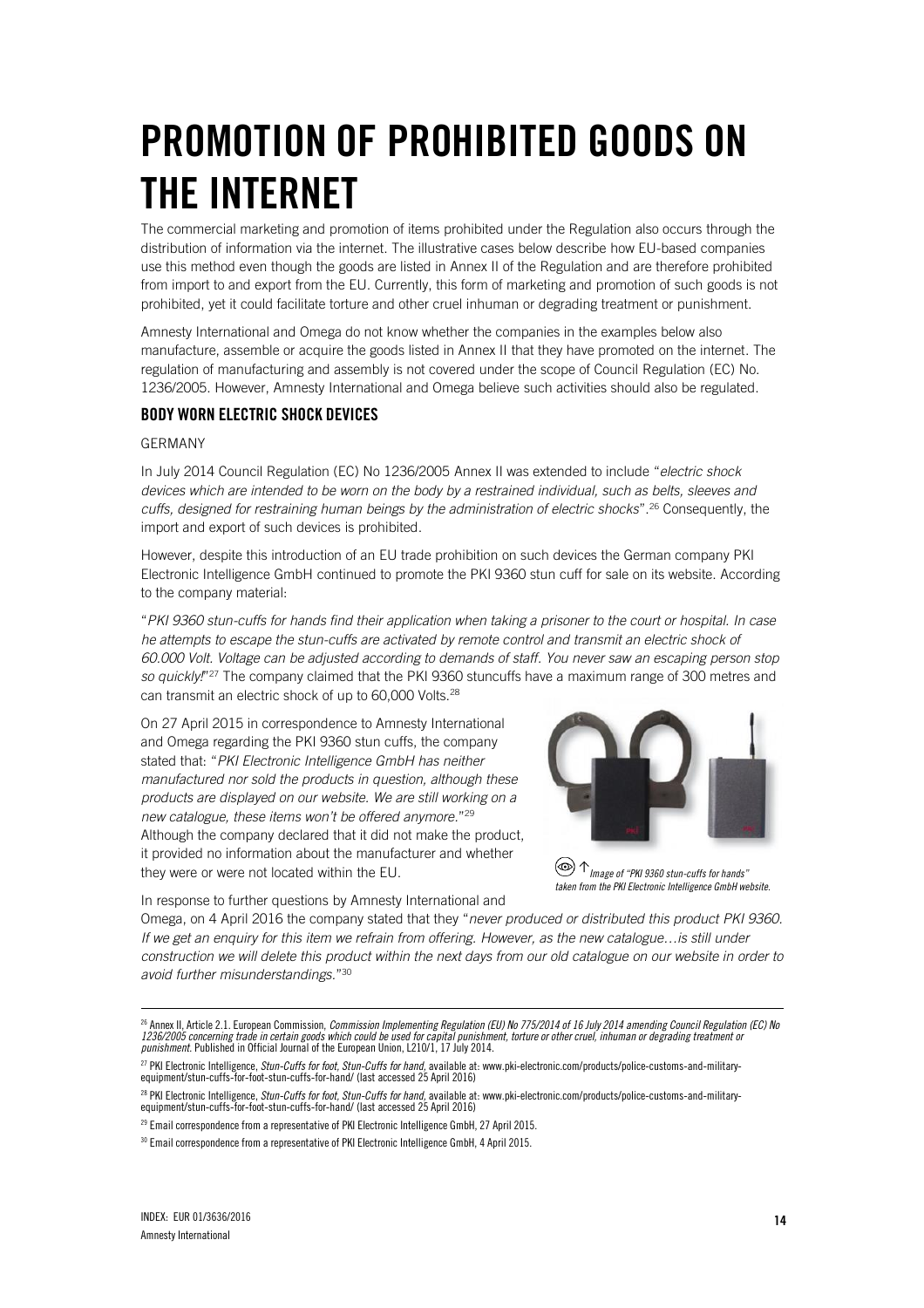However, as of 25 April 2016, the product was still being promoted on the company website.

# **FIXED OR WEIGHTED RESTRAINTS**

In July 2014, Council Regulation (EC) No 1236/2005 Annex II was extended to include, inter alia "2.3. Bar fetters, weighted leg restraints and gang chains comprising bar fetters or weighted leg restraints;" and also, "2.4. Cuffs for restraining human beings, designed to be anchored to a wall, floor or ceiling."<sup>31</sup> Consequently the import and export of such devices is prohibited.

### CZECH REPUBLIC

The Czech company ALFA - PROJ spol. s r.o, has manufactured and promoted a range of restraint equipment. Among the products advertised on the company website, is a range of "handcuffs and leg-irons" including the "Ralkem 9923." <sup>32</sup> This constitutes a single cuff connected to a 20 cm chain linked to a large rectangular end piece. Although the product has been



*Image of "Ralkem 9923" downloaded from ALFA - PROJ spol. s r.o, website, 3 March 2016.*

marketed for attachment to suitcases, ALFA - PROJ on its website previously described the product as "Handcuffs - Business - police handcuffs –9923" and stated a potential use was "*to confine persons in detention*."<sup>33</sup> This reference was subsequently removed following an information request from Amnesty International and Omega on 20 May 2015, in response to which ALFA-PROJ stated that the information on its website was "*faulty*". 34

As of 25 April 2016, this product was still promoted on the company website.

### GERMANY

The German company Clemen & Jung, "Deliver their products to police, military, justice institutions, and correctional facilities worldwide."<sup>35</sup> As of 25 April 2016, among the product range advertised by the company is a handcuff described as the "No.17 heavy [cuff] with anchor" which weighs 1,055 grams and appears to be designed for attachment to a fixed object.<sup>36</sup> As the "No.17 heavy cuff" has no linking chain between the restraint and the attachment device, the restrained individual would be severely restricted in their movements potentially adding to their discomfort. The company also promotes the "No.13 heavy [cuff]" weighing 1kg<sup>37</sup> and the "No.15 heavy [cuff]" weighing 1.38kg.<sup>38</sup>

Previously, on 17 April 2015, Amnesty International and Omega wrote to Clemen & Jung requesting information on these and other products – including leg irons. <sup>39</sup> On 22 April 2015 the Clemen & Jung website was updated. Changes to the website included the removal of all reference to leg iron products. The website did retain details of the "No.17 [hand]cuff with anchor", "No.13 heavy [cuff]", and the "No.15 heavy [cuff]", although these goods were now placed in a "Phantasise cuffs" section. As of 25 April 2016 these items were still being promoted on the company website.

<sup>&</sup>lt;sup>31</sup> Articles 2.3 and 2.4. European Commission, *Commission Implementing Regulation (EU) No 775/2014 of 16 July 2014 amending Council Regulation (EC) No 1236/2005 concerning trade in certain goods which could be used for capital punishment, torture or other cruel, inhuman or degrading treatment or punishment*. Published in Official Journal of the European Union, L210/1, 17 July 2014.

<sup>32</sup> [www.alfa-proj.cz/pouta-sluzebni-policejni-pouta/9923-s289415](http://www.alfa-proj.cz/pouta-sluzebni-policejni-pouta/9923-s289415) (last accessed 25 April 2016)

<sup>33</sup> Original Czech wording: "*Pouta policejní služební ralkem kufříková slouží pro spoutání osob po zadržení. Pouta využijí příslušníci policejních složek. Pouta policejní služební ralkem využijí i příslušníci vojenské policie a dalších bezpečnostních složek.*" Unofficial English translation: "Handcuffs police service RALK suitcase used to confine persons in detention. Handcuffs utilize law enforcement agencies. Handcuffs police service RALK use members of the Military Police and other security forces". See Czech language version of Alfra Proj website, www.alfa-proj.cz/pouta-sluzebni-policejni-pouta/9923-s289415 (accessed 14 May 2015)

<sup>34</sup> Email correspondence to Amnesty International and Omega from Vie Manager, ALFA-PROJ spol.s.r.o, 20 May 2015.

<sup>35</sup> Clemen & Jung website[, www.clejuso.de/en/index.html](http://www.clejuso.de/en/index.html) (last accessed 25 April 2016)

<sup>36</sup> Clemen & Jung products, http://clejuso.com/product/no-17-heavy-with-anchor/ (last accessed 25 April2016)

<sup>37</sup> Clemen & Jung products, available at: http://clejuso.com/product/no-13-heavy/ (accessed 25 April 2016)

<sup>38</sup> Clemen & Jung products, available at: http://clejuso.com/product/no-15-heavy/ (accessed 25 April 2016)

<sup>39</sup> As documented by Amnesty International and Omega in Amnesty International & Omega Research Foundation, *Grasping the Nettle: Ending Europe's Trade in Torture Technology*, Index: EUR 01/1632/2015, May 2015.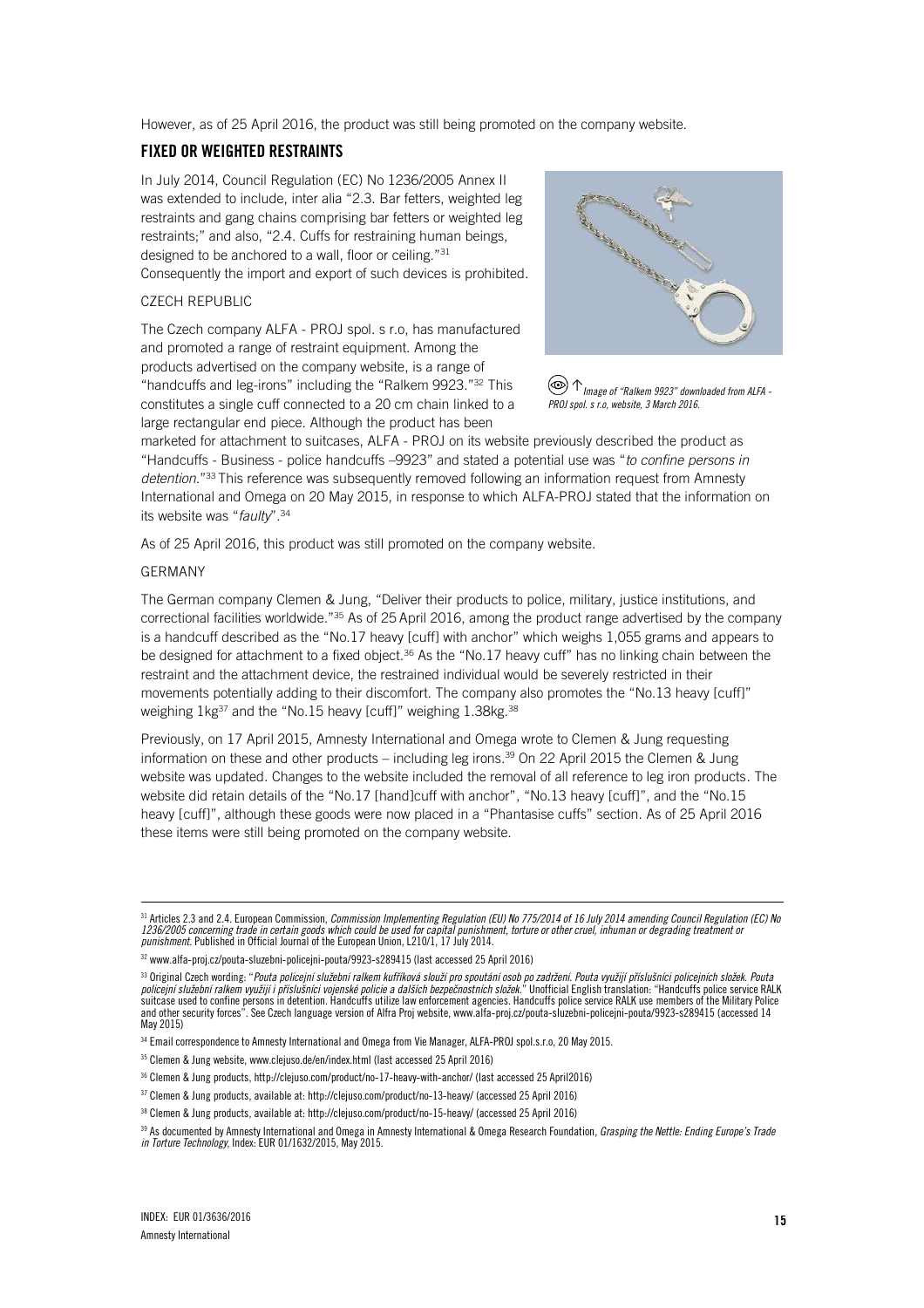

*Images of the "No.17 [hand]cuff with anchor", "No.13 heavy [cuff]", and the "No.15 heavy [cuff]", downloaded from the Clemen & Jung company website, 3 March 2016.*

# **THUMBCUFFS**

Council Regulation (EC) No 1236/2005 prohibits the import and export of "*Thumb-cuffs, finger-cuffs, thumbscrews and finger-screws.*" 40

In addition to those companies that have promoted thumbcuffs at EU arms and security exhibitions, a number of companies have marketed such devices on their websites. For example two German companies – Haller Stahlwaren<sup>41</sup> and Buchner Grosshandel<sup>42</sup> – included thumbcuffs amongst the range of security equipment marketed on their websites on 12 April 2016.



 $\leftarrow \textcircled{\scriptsize{0}}$ *Images of thumbcuffs downloaded from marketing material on Haller Stahlwaren (left) and Buchner Grosshandel (right) websites on12 April 2016.*

<sup>40</sup> Annex II, Article 2.2. European Commission, *Commission Implementing Regulation (EU) No 775/2014 of 16 July 2014 amending Council Regulation (EC) No<br><i>1236/2005 concerning trade in certain goods which could be used for* 

<sup>41</sup> [http://cms.haller-stahlwaren.de/fileadmin/user\\_upload/inhalte/catalogue/Security02/#/12/](http://cms.haller-stahlwaren.de/fileadmin/user_upload/inhalte/catalogue/Security02/#/12/) (last accessed 25 April 2016)

<sup>42</sup> [www.buchner-grosshandel.de/daumenschellen-mit-arretierung.html](http://www.buchner-grosshandel.de/daumenschellen-mit-arretierung.html) (last accessed 25 April 2016)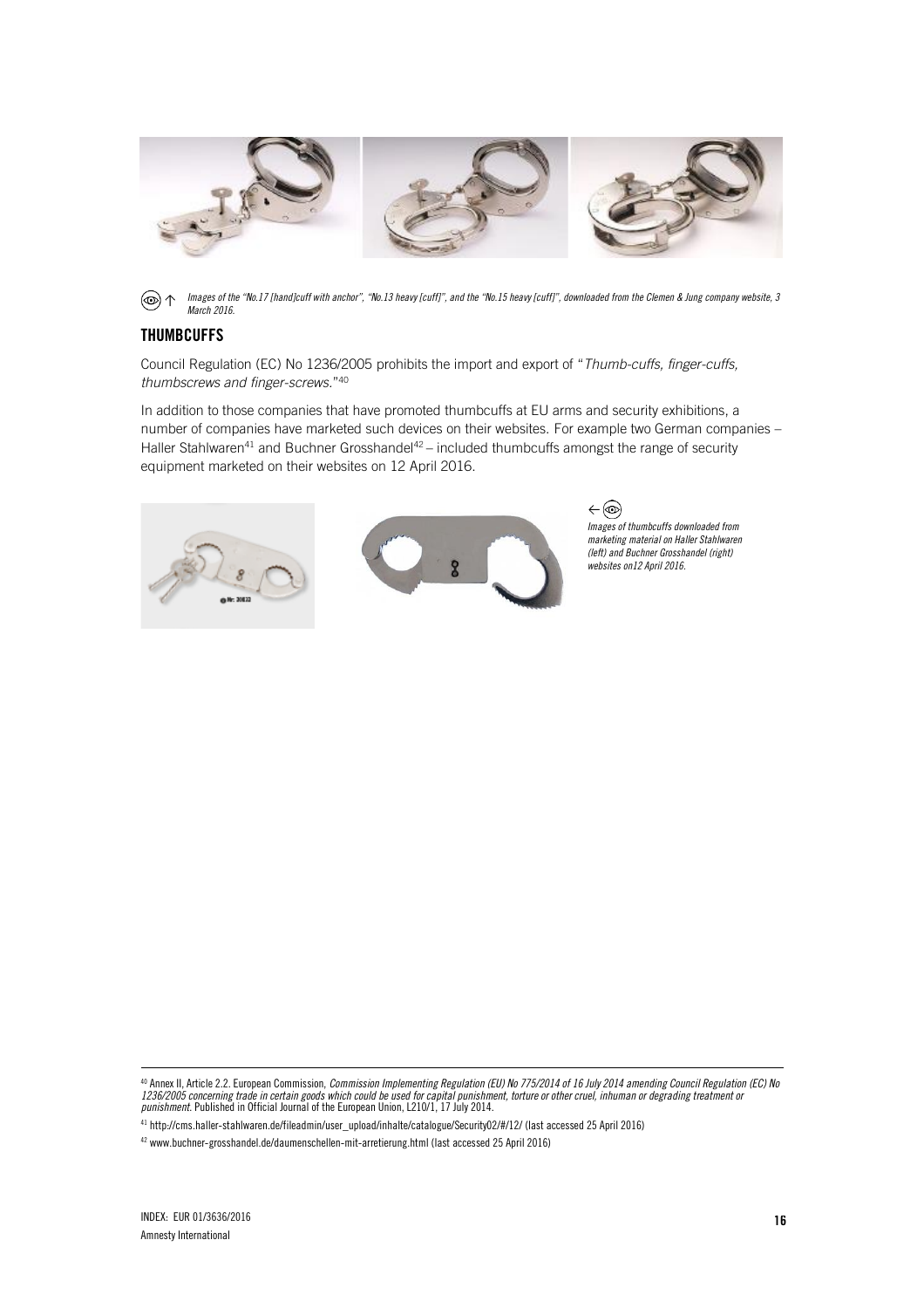# **HOW TO ADDRESS THIS PROBLEM**

To achieve the objective of Council Regulation (EC) No 1236/2005 to prohibit exports and imports of equipment which has no practical use other than for the purpose of capital punishment or for the purpose of torture and other cruel, inhuman or degrading treatment or punishment, and to "*ensure that Community economic operators do not derive any benefits from trade which either promotes or otherwise facilitates the*  implementation of policies on capital punishment, or on torture or other ill-treatment,"<sup>43</sup> Amnesty International and the Omega Research Foundation recommend that the scope of trade activities prohibited by the Regulation should include the commercial marketing and promotion of items listed in Annex II. To be effective, the prohibition should apply to such activities conducted by EU nationals and EU-registered companies, and also those carried out by non-EU registered companies and individuals within the jurisdiction of the EU.

Currently the European Parliament, the Commission and the Council are considering amendments to the Regulation, including whether to prohibit commercial marketing and promotion of prohibited items. Initial proposals from the Commission have sought to retain the previous loophole in the Regulation. This states that: '*For the purposes of this Regulation the sole provision of ancillary services is excluded from this*  definition. Ancillary services are transportation, financial services, insurance or re-insurance, or general *advertising or promotion*.'<sup>44</sup> This wording is the same as that in the Council Regulation setting up a regime for the control of exports of dual-use items and technology, but unlike the goods in Annex II of the Council Regulation (EC) No 1236/2005 that are totally prohibited, dual-use goods are defined as having both civil and military purposes.<sup>45</sup> Dual use goods are not prohibited outright, but their trade or transit can be prohibited on a case-by- case basis depending on the circumstances. The equivalence is with Annex III items in Regulation No 1236/2005, which are items that could have a legitimate use in law enforcement, not with the prohibited items listed in Annex II.

To close this and other loopholes, the European Parliament proposed the following amendment:

*"For the purposes of this Regulation the sole provision of ancillary services is included in this definition. Ancillary services are transportation, financial services, insurance or re-insurance, or general advertising or promotion, including via internet;*" 46

This amendment was strengthened by an additional much more specific proposal from the Parliament to address the commercial marketing and promotion of prohibited items by inserting:

*"Prohibition of commercial marketing and promotion: Online and offline commercial marketing and promotion activities within the Union, by any natural or legal person or partnership, for the purpose of the transfer of goods listed in Annex II shall be prohibited."* 47

<sup>43</sup> Paragraph 7 of the Regulation, states that: "It is therefore appropriate to lay down Community rules on trade with third countries in goods which could be used for the purpose of capital punishment and in goods which could be used for the purpose of torture and other cruel, inhuman or degrading treatment or<br>punishment. These rules are instrumental in promoting respect for hu public morals. *Such rules should ensure that Community economic operators do not derive any benefits from trade which either promotes or otherwise*  facilitates the implementation of policies on capital punishment or on torture and other cruel, inhuman or degrading treatment or punishment, which are not<br>compatible with the relevant EU Guidelines, the Charter of Fundame added].

<sup>44</sup> Article 1.2.(k). European Commission, *Proposal for a Regulation of the European Parliament and of the Council amending Council Regulation (EC) No*  1236/2005 concerning the trade in certain goods which could be used for capital punishment, torture or other cruel, inhuman or degrading treatment or<br>punishment, COM (2014) 1 final, 2014/0005 (COD), 14 January 2014.

<sup>45</sup> See Council Regulation (EC) No 428/2009, chapter 1, Articles 2, 3 and 4. Originally this EU law was established as Council Regulation (EC) No 1334/2000.

<sup>46</sup> Amendment 5. Amendments adopted by the European Parliament on 27 October 2015 on the proposal for a regulation of the European Parliament and of the Council amending Council Regulation (EC) No 1236/2005 concerning trade in certain goods which could be used for capital punishment, torture or other<br>cruel, inhuman or degrading treatment or punishment [\(COM\(2014\)0001](http://eur-lex.europa.eu/smartapi/cgi/sga_doc?smartapi!celexplus!prod!DocNumber&lg=EN&type_doc=COMfinal&an_doc=2014&nu_doc=0001) –

<sup>47</sup> Amendment 11. Amendments adopted by the European Parliament on 27 October 2015 on the proposal for a regulation of the European Parliament and of the Council amending Council Regulation (EC) No 1236/2005 concerning trade in certain goods which could be used for capital punishment, torture or other<br>cruel, inhuman or degrading treatment or punishment [\(COM\(2014\)0001](http://eur-lex.europa.eu/smartapi/cgi/sga_doc?smartapi!celexplus!prod!DocNumber&lg=EN&type_doc=COMfinal&an_doc=2014&nu_doc=0001) –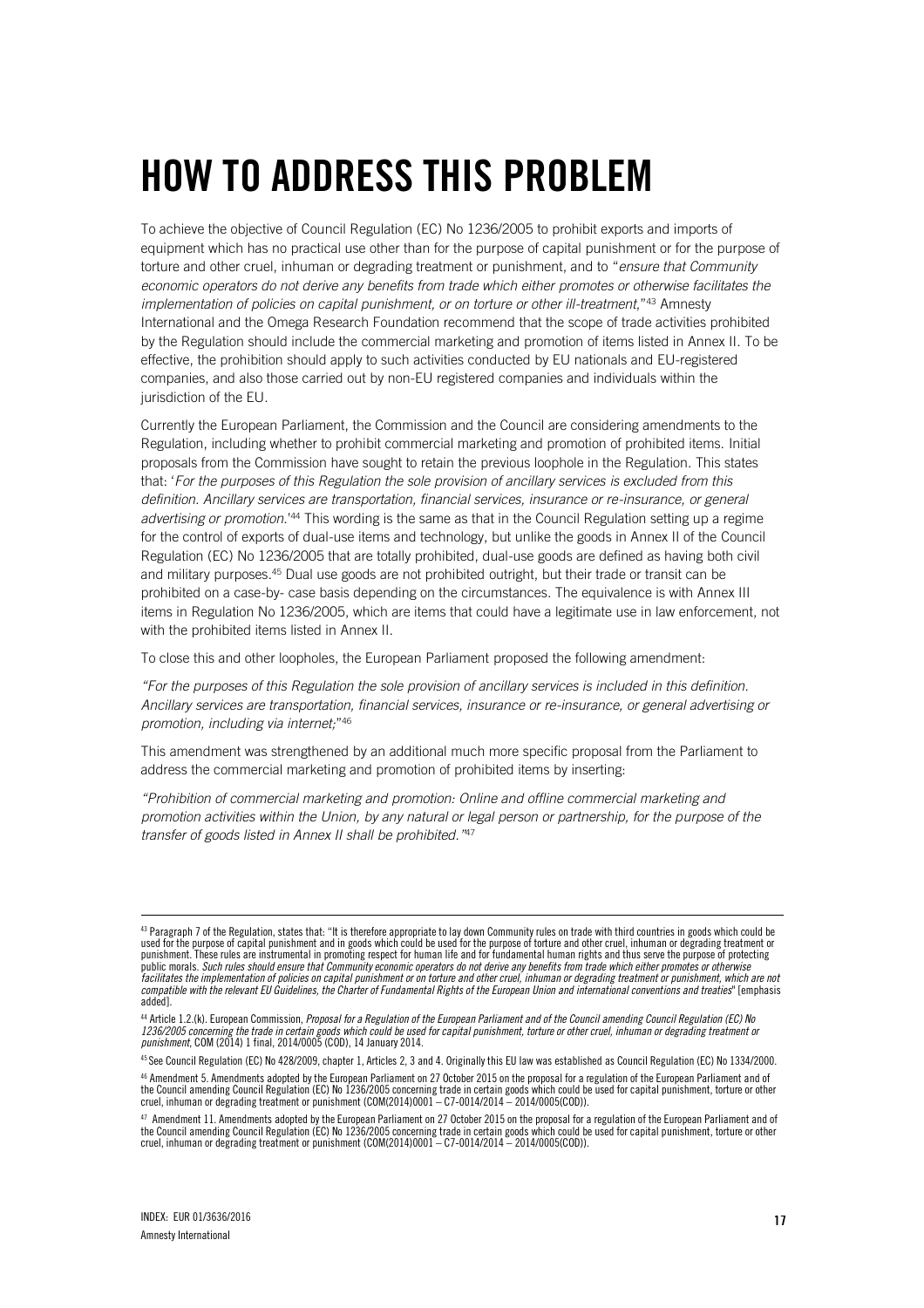For the reasons explained above, Amnesty International and Omega strongly support these two proposals made by the Parliament. In its initial response, the Council did not show support for the Parliament's proposals or present any alternatives to address commercial marketing and promotion.<sup>48</sup>

In addition to these changes to the Regulation, we recommend that member states should adopt measures to ensure that all companies commercially marketing and promoting security equipment that has legitimate uses in law enforcement, and also those companies organizing trade fairs and other events where such equipment is commercially marketed and promoted, are made aware of the prohibition on commercially marketing and promoting items listed in Annex II of the amended Regulation and their obligations under it.

The importance of such promulgation and awareness-raising activities has been recognised by the European Parliament which has proposed the following amendment to the Regulation:

"*The competent authority, taking into account all relevant evidence, shall, along with Member States, ensure that all companies marketing security equipment and those organising trade fairs and other events where such equipment is marketed, are made aware of the fact that such equipment could be used for torture and other cruel, degrading or inhuman treatment or punishment and that marketing such equipment may become prohibited and authorisations relating to it may be withdrawn.*" 49

Furthermore, Amnesty International and Omega recommend that member states should require organizers of trade fairs and similar promotional events to inform all potential exhibitors of the Regulation's prohibitions, and undertake thorough screening and risk assessment of all potential exhibitors to determine the likelihood that they will trade in or promote equipment prohibited by the Regulation. Where a potential exhibitor has marketed or promoted equipment explicitly prohibited by the Regulation, the exhibitor should be denied permission to participate in the trade or promotional event, and their details brought to the attention of the relevant national trade licensing authority with a view to preventing the recurrence of that marketing and promotion, including through possible prosecution of the company.

<sup>48</sup> Proposal for a Regulation of the European Parliament and of the Council amending Council Regulation (EC) No 1236/2005 concerning trade in certain goods which could be used for capital punishment, torture or other cruel, inhuman or degrading treatment or punishment [First reading] - Mandate for<br>negotiations with the European Parliament (Presidency Compromise Proposal

<sup>49</sup> Amendment 13. Amendments adopted by the European Parliament on 27 October 2015 on the proposal for a regulation of the European Parliament and of the Council amending Council Regulation (EC) No 1236/2005 concerning trade in certain goods which could be used for capital punishment, torture or other<br>cruel, inhuman or degrading treatment or punishment [\(COM\(2014\)0001](http://eur-lex.europa.eu/smartapi/cgi/sga_doc?smartapi!celexplus!prod!DocNumber&lg=EN&type_doc=COMfinal&an_doc=2014&nu_doc=0001) –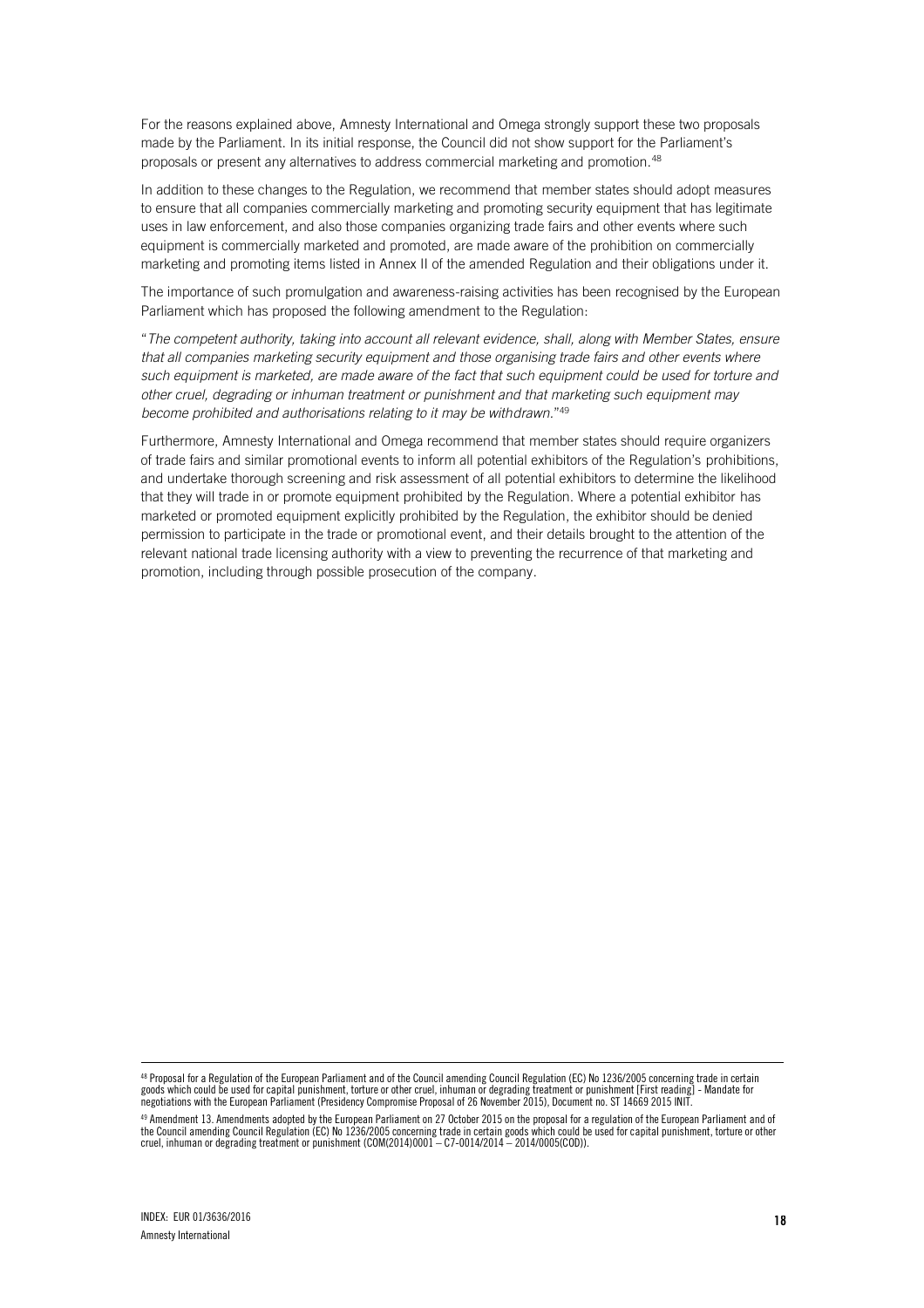# **APPENDIX**

The following text is taken from "Annex II" and "Annex III" of *Commission Implementing Regulation (EU) No 775/2014 of 16 July 2014 amending Council Regulation (EC) No 1236/2005 concerning trade in certain goods which could be used for capital punishment, torture or other cruel, inhuman or degrading treatment or punishment.* The full document is available at: [http://eur-lex.europa.eu/legal](http://eur-lex.europa.eu/legal-content/EN/TXT/PDF/?uri=CELEX:32014R0775&from=EN)[content/EN/TXT/PDF/?uri=CELEX:32014R0775&from=EN](http://eur-lex.europa.eu/legal-content/EN/TXT/PDF/?uri=CELEX:32014R0775&from=EN) (accessed 6 April 2016)

# **ANNEX II**

*List of goods referred to in Articles 3 and 4*

*Notes:*

1. Items 1.3 and 1.4 in Section 1 concerning goods designed for the execution of human beings do not cover medical-technical goods.

2. The object of the controls contained in this Annex should not be defeated by the export of any noncontrolled goods (including plant) containing one or more controlled components when the controlled component or components are the principal element of the goods and can feasibly be removed or used for other purposes.

*NB*: In judging whether the controlled component or components are to be considered the principal element, it is necessary to weigh the factors of quantity, value and technological know-how involved and other special circumstances which might establish the controlled component or components as the principal element of the goods being procured.

#### **Description**

### 1. Goods designed for the execution of human beings, as follows:

1.1. Gallows and guillotines

1.2. Electric chairs for the purpose of execution of human beings

1.3. Airtight vaults, made of e.g. steel and glass, designed for the purpose of execution of human beings by the administration of a lethal gas or substance

1.4. Automatic drug injection systems designed for the purpose of execution of human beings by the administration of a lethal chemical substance

### 2. Goods which are not suitable for use by law enforcement authorities to restrain human beings, as follows:

2.1. Electric shock devices which are intended to be worn on the body by a restrained individual, such as belts, sleeves and cuffs, designed for restraining human beings by the administration of electric shocks

2.2. Thumb-cuffs, finger-cuffs, thumbscrews and finger-screws Note: This item includes both serrated and non-serrated cuffs and screws

2.3. Bar fetters, weighted leg restraints and gang chains comprising bar fetters or weighted leg restraints *Notes:*

1. Bar fetters are shackles or ankle rings fitted with a locking mechanism, linked by a rigid bar which is typically made of metal

2. This item includes bar fetters and weighted leg restraints which are linked to ordinary handcuffs by means of a chain

2.4. Cuffs for restraining human beings, designed to be anchored to a wall, floor or ceiling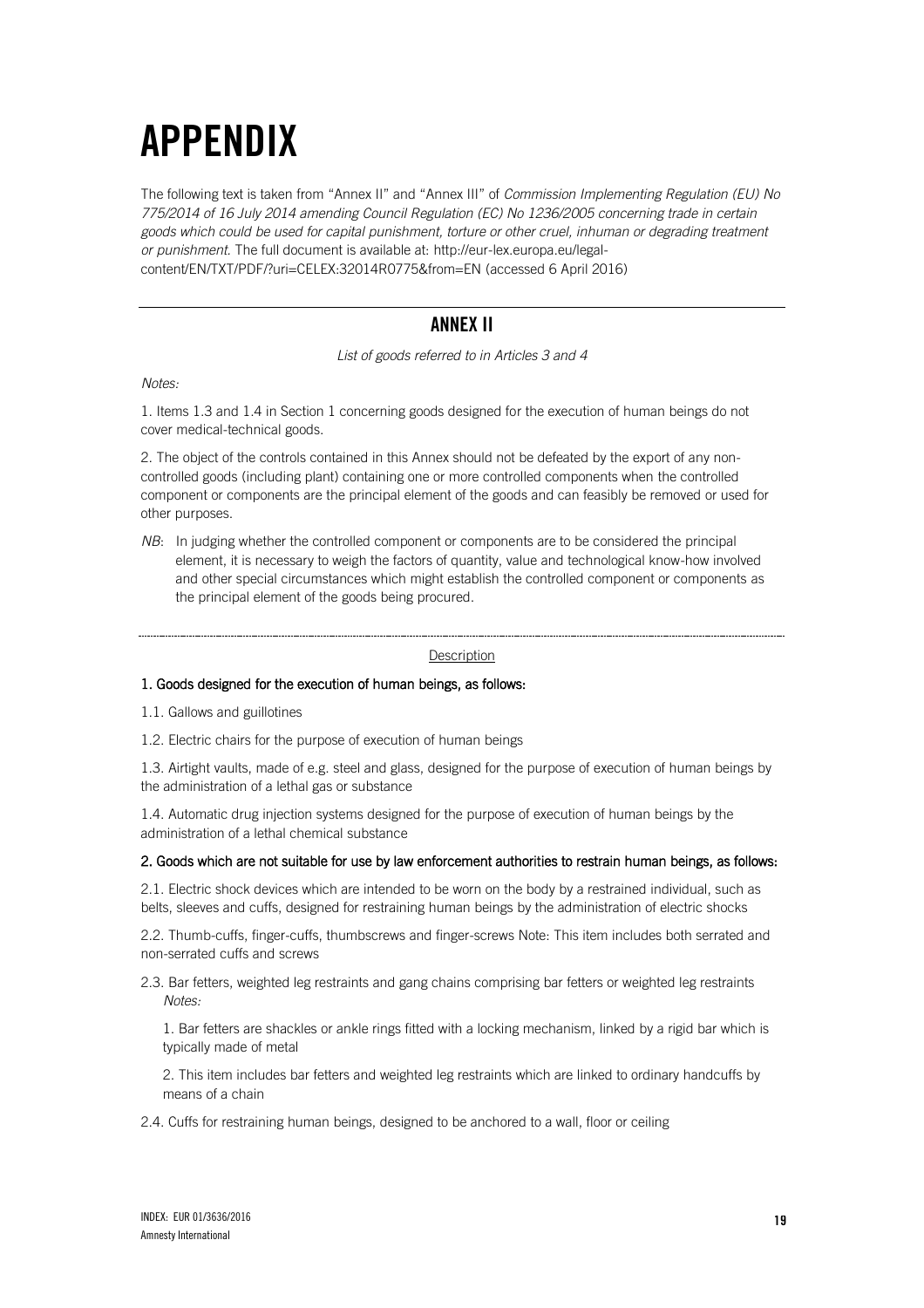2.5. Restraint chairs: chairs fitted with shackles or other devices to restrain a human being Note: This item does not prohibit chairs only fitted with straps or belts

2.6. Shackle boards and shackle beds: boards and beds fitted with shackles or other devices to restrain a human being Note: This item does not prohibit boards and beds only fitted with straps or belts

2.7. Cage beds: beds comprising a cage (four sides and a ceiling) or similar structure enclosing a human being within the confines of the bed, the ceiling or one or more of the sides of which are fitted with metal or other bars, and which can only be opened from outside

2.8. Net beds: beds comprising a cage (four sides and a ceiling) or similar structure enclosing a human being within the confines of the bed, the ceiling or one or more sides of which are fitted with nets, and which can only be opened from outside

### 3. Portable devices which are not suitable for use by law enforcement authorities for the purpose of riot control or self-protection, as follows:

3.1. Batons or truncheons made of metal or other material having a shaft with metal spikes

3.2. Shields with metal spikes

#### 4. Whips as follows:

4.1. Whips comprising multiple lashes or thongs, such as knouts or cats o'nine tails

4.2. Whips having one or more lashes or thongs fitted with barbs, hooks, spikes, metal wire or similar objects enhancing the impact of the lash or thong'

# **ANNEX III**

### *List of goods referred to in Article 5*

*Notes:* 

1. The object of the controls contained in this Annex should not be defeated by the export of any noncontrolled goods (including plant) containing one or more controlled components when the controlled component or components are the principal element of the goods and can feasibly be removed or used for other purposes.

*NB*: In judging whether the controlled component or components are to be considered the principal element, it is necessary to weigh the factors of quantity, value and technological know-how involved and other special circumstances which might establish the controlled component or components as the principal element of the goods being procured.

2. In some instances chemicals are listed by name and CAS number. The list applies to chemicals of the same structural formula (including hydrates) regardless of name or CAS number. CAS numbers are shown to assist in identifying a particular chemical or mixture, irrespective of nomenclature. CAS numbers cannot be used as unique identifiers because some forms of the listed chemical have different CAS numbers, and mixtures containing a listed chemical may also have different CAS numbers.

#### **Description**

### 1. Goods designed for restraining human beings, as follows:

1.1. Shackles and gang chains

*Notes:* 

1. Shackles are restraints consisting of two cuffs or rings fitted with a locking mechanism, with a connecting chain or bar

2. This item does not control the leg restraints and gang chains prohibited by item 2.3 of Annex II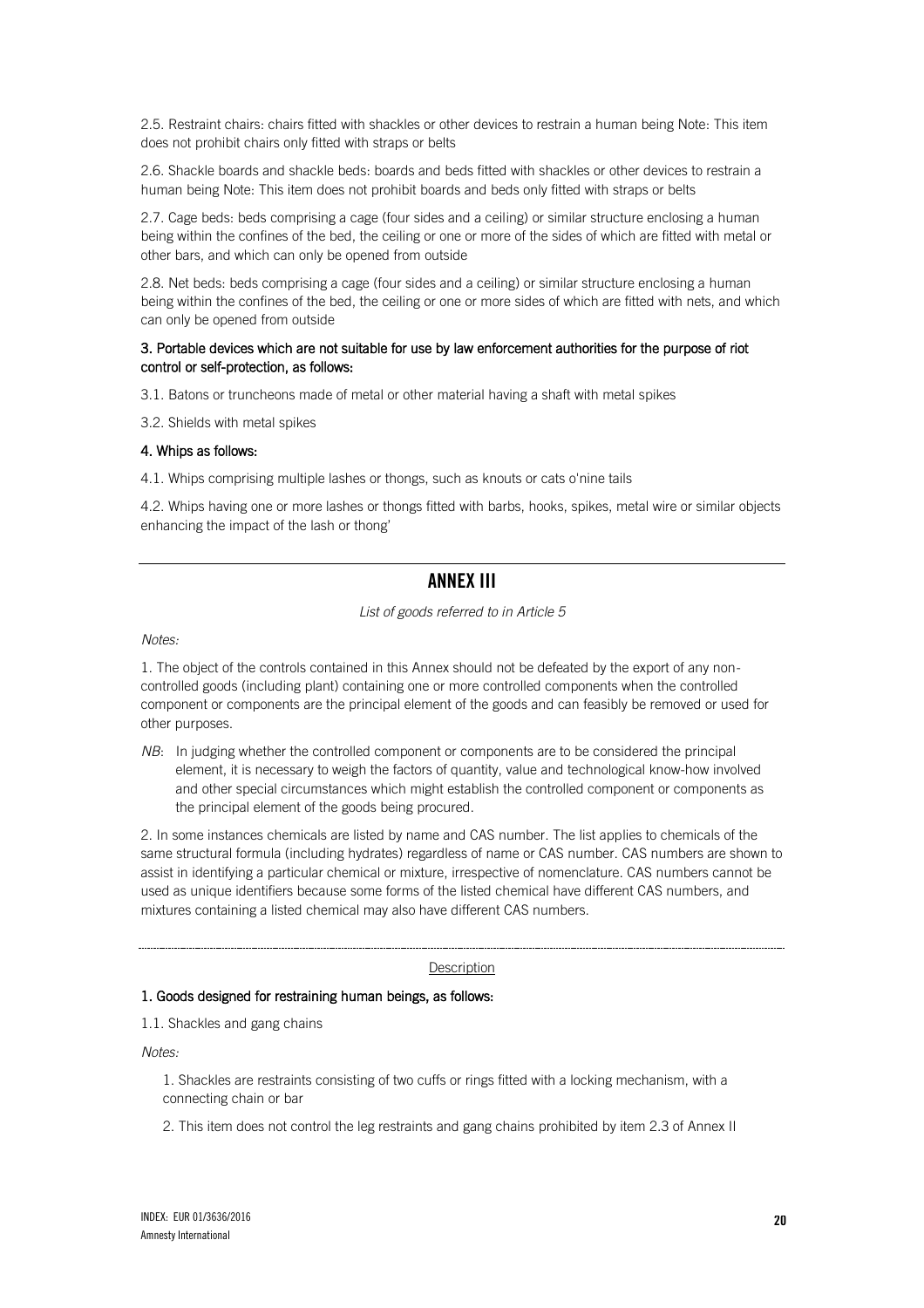3. This item does not control "ordinary handcuffs". Ordinary handcuffs are handcuffs which meet all the following conditions:

- their overall dimension including chain, measured from the outer edge of one cuff to the outer edge of the other cuff, is between 150 and 280 mm when both cuffs are locked;

- the inside circumference of each cuff is a maximum of 165 mm when the ratchet is engaged at the last notch entering the locking mechanism;

- the inside circumference of each cuff is a minimum of 200 mm when the ratchet is engaged at the first notch entering the locking mechanism; and

- the cuffs have not been modified to cause physical pain or suffering.

1.2. Individual cuffs or rings fitted with a locking mechanism, having an inside circumference exceeding 165 mm when the ratchet is engaged at the last notch entering the locking mechanism

*Note:*

This item includes neck restraints and other individual cuffs or rings fitted with a locking mechanism, which are linked to ordinary handcuffs by means of a chain

1.3. Spit hoods: hoods, including hoods made of netting, comprising a cover of the mouth which prevents spitting Note: This item includes spit hoods which are linked to ordinary handcuffs by means of a chain

#### 2. Weapons and devices designed for the purpose of riot control or self-protection, as follows:

2.1. Portable electric discharge weapons that can target only one individual each time an electric shock is administered, including but not limited to electric shock batons, electric shock shields, stun guns and electric shock dart guns

*Notes:* 

1. This item does not control electric shock belts and other devices falling within item 2.1 of Annex II

2. This item does not control individual electronic shock devices when accompanying their user for the user's own personal protection

2.2. Kits containing all essential components for assembly of portable electric discharge weapons controlled by item 2.1

*Note:*

The following goods are considered to be essential components:

- the unit producing an electric shock,
- the switch, whether or not on a remote control, and
- the electrodes or, where applicable, the wires through which the electrical shock is to be administered

2.3. Fixed or mountable electric discharge weapons that cover a wide area and can target multiple individuals with electrical shocks

#### 3. Weapons and equipment disseminating incapacitating or irritating chemical substances for the purpose of riot control or self-protection and certain related substances, as follows:

3.1. Portable weapons and equipment which either administer a dose of an incapacitating or irritating chemical substance that targets one individual or disseminate a dose of such substance affecting a small area, e.g. in the form of a spray fog or cloud, when the chemical substance is administered or disseminated

*Notes:* 

1. This item does not control equipment controlled by item ML7(e) of the Common Military List of the European Union ( 1 )

2. This item does not control individual portable equipment, even if containing a chemical substance, when accompanying their user for the user's own personal protection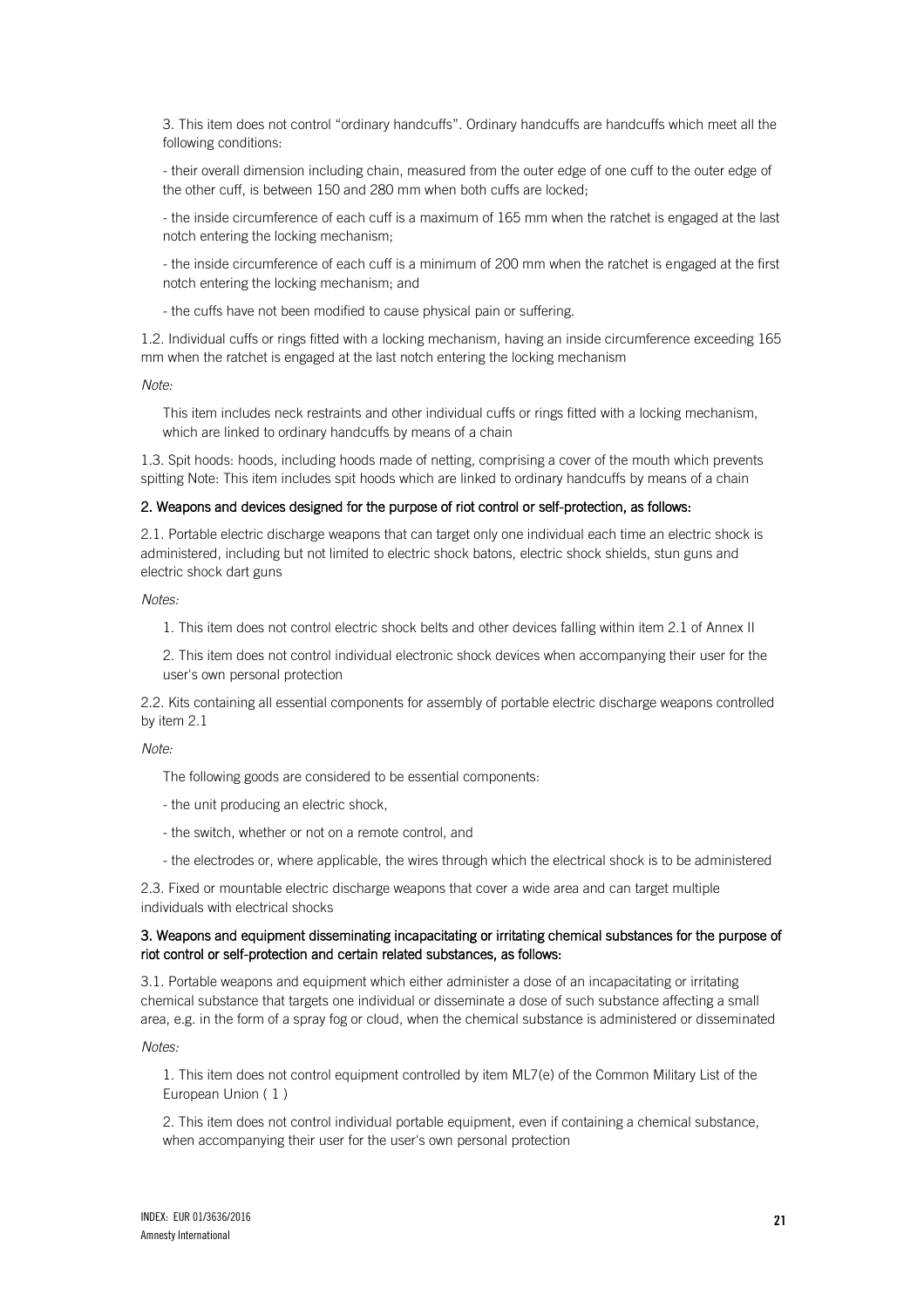3. In addition to relevant chemical substances, such as riot control agents or PAVA, the goods controlled by items 3.3 and 3.4 shall be deemed to be incapacitating or irritating chemical substances

3.2. Pelargonic acid vanillylamide (PAVA) (CAS RN 2444-46-4)

3.3. Oleoresin capsicum (OC) (CAS RN 8023-77-6)

3.4. Mixtures containing at least 0,3 % by weight of PAVA or OC and a solvent (such as ethanol, 1-propanol or hexane), which could be administered as such as incapacitating or irritating agents, in particular in aerosols and in liquid form, or used for manufacturing of incapacitating or irritating agents

#### *Notes:*

1. This item does not control sauces and preparations therefor, soups or preparations therefor and mixed condiments or seasonings, provided that PAVA or OC is not the only constituent flavour in them

2. This item does not control medicinal products for which a marketing authorisation has been granted in accordance with Union law ( 2 )

3.5. Fixed equipment for the dissemination of incapacitating or irritating chemical substances, which can be attached to a wall or to a ceiling inside a building, comprises a canister of irritating or incapacitating chemical agents and is activated using a remote control system

*Note:*

In addition to relevant chemical substances, such as riot control agents or PAVA, the goods controlled by items 3.3 and 3.4 shall be deemed to be incapacitating or irritating chemical substances

3.6. Fixed or mountable equipment for the dissemination of incapacitating or irritating chemical agents that covers a wide area and is not designed to be attached to a wall or to a ceiling inside a building

*Notes:*

1. This item does not control equipment controlled by item ML7(e) of the Common Military List of the European Union

2. This item also controls water cannons

3. In addition to relevant chemical substances, such as riot control agents or PAVA, the goods controlled by items 3.3 and 3.4 shall be deemed to be incapacitating or irritating chemical substances

### 4. Products which could be used for the execution of human beings by means of lethal injection, as follows:

- 4.1. Short and intermediate acting barbiturate anaesthetic agents including, but not limited to:
- (a) amobarbital (CAS RN 57-43-2
- (b) amobarbital sodium salt (CAS RN 64-43-7)
- (c) pentobarbital (CAS RN 76-74-4)
- (d) pentobarbital sodium salt (CAS 57-33-0)
- (e) secobarbital (CAS RN 76-73-3
- (f) secobarbital sodium salt (CAS RN 309-43-3)
- (g) thiopental (CAS RN 76-75-5)
- (h) thiopental sodium salt (CAS RN 71-73-8), also known as thiopentone sodium

*Note:*

This item also controls products containing one of the anaesthetic agents listed under short or intermediate acting barbiturate anaesthetic agents

#### 5. Components designed for goods designed for the execution of human beings, as follows:

5.1. Guillotine blades